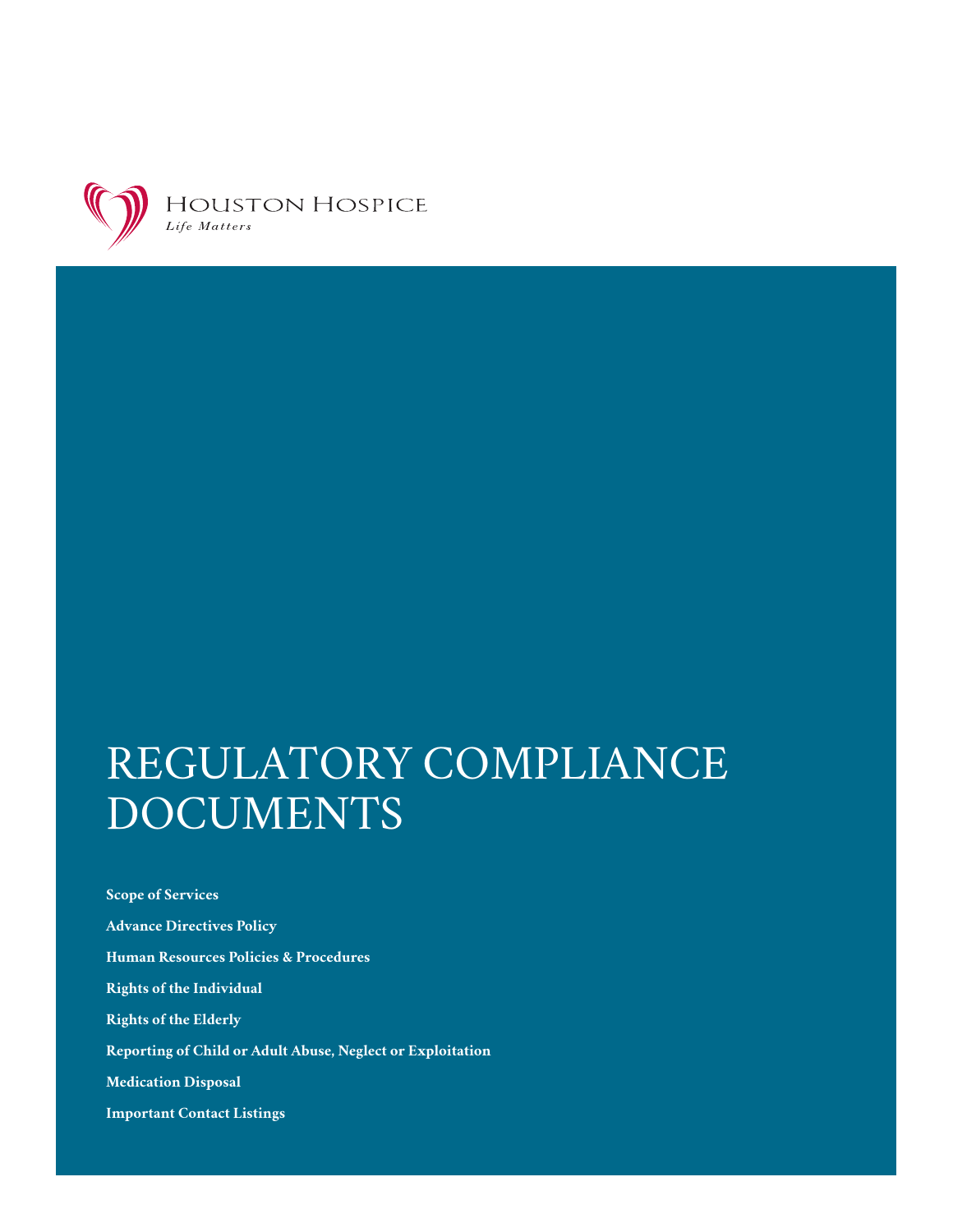# **TABLE OF CONTENTS**

| <b>Scope of Services Provided by Houston Hospice</b>              |                |  |
|-------------------------------------------------------------------|----------------|--|
| Medications, Medical Supplies & Equipment and Caregivers          | 2              |  |
| Levels of Care                                                    | 2              |  |
| Services Not Covered Under Routine Hospice Care                   | 3              |  |
| Honoring your Advance Directives                                  | 3              |  |
| <b>Advance Directives Policy</b>                                  | $\overline{4}$ |  |
| <b>Human Resources Policies &amp; Procedures</b>                  | 9              |  |
| <b>Rights of the Individual</b>                                   | 13             |  |
| <b>Rights of the Elderly</b>                                      | 16             |  |
| <b>Reporting of Child or Adult Abuse, Neglect or Exploitation</b> | 19             |  |
| <b>Medication Disposal</b>                                        | 20             |  |
| <b>Important Contact Listings</b>                                 | 21             |  |

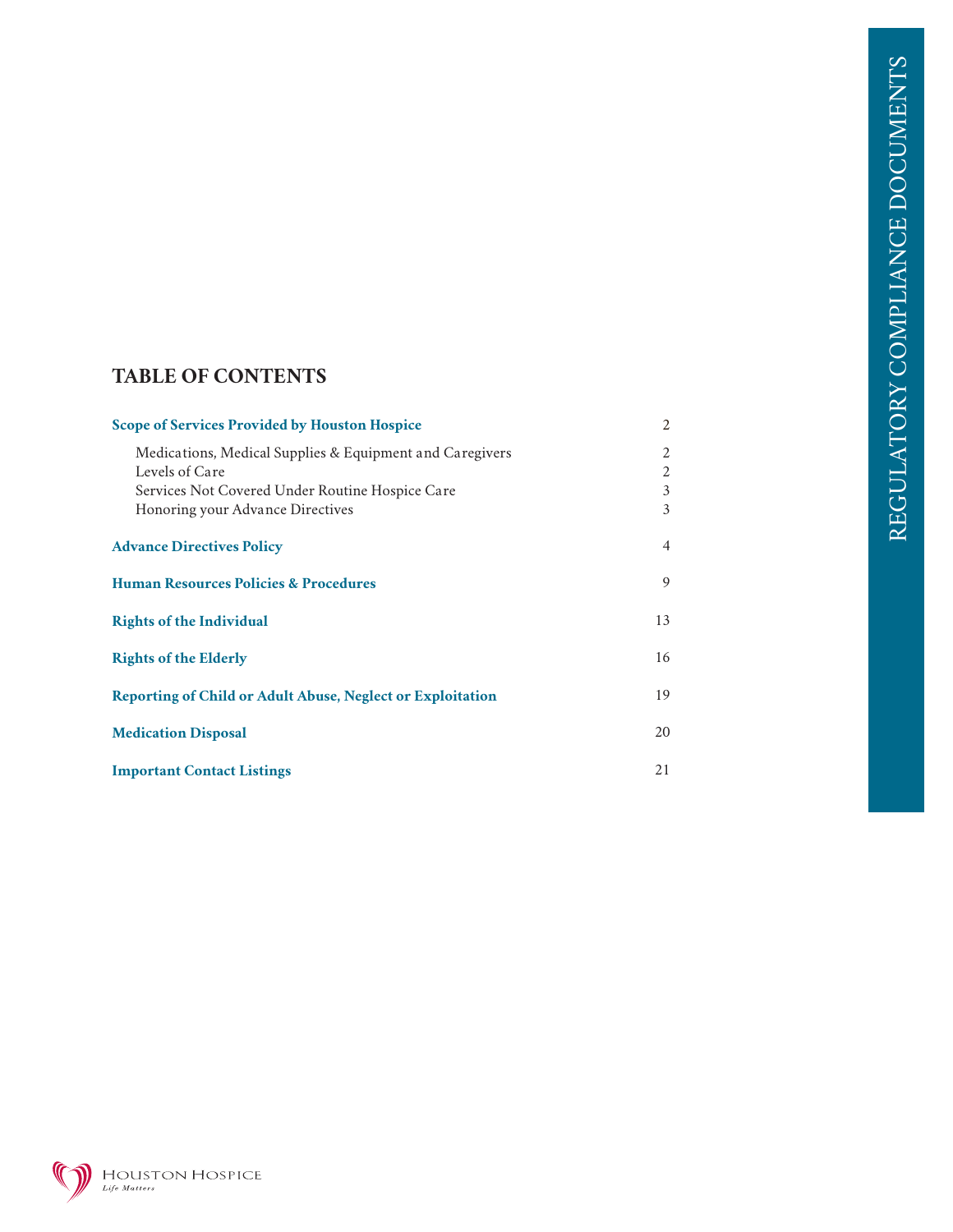#### **Scope of Services Provided by Houston Hospice**

Visits by Houston Hospice nurses, social workers, chaplains, home health aides and volunteers are scheduled based on patient/family needs and the Hospice plan of care. If care needs exceed specified insurance coverage, other options may be explored with the team. Physical therapy, speech therapy, occupational therapy, or a nutritional consult for the Hospice diagnosis may be provided according to patient need and the Hospice plan of care. The family and significant others can receive bereavement support from Houston Hospice for at least one year after the patient's death.

Houston Hospice does not discontinue or reduce care provided to a Medicare or Medicaid beneficiary patient because of the beneficiary patient's inability to pay for that care. Houston Hospice has a plan for maintaining continuity of care in the event of a patient's declining or lack of financial resources.

#### **Medications, Medical Supplies & Equipment and Caregivers**

These items and services are provided according to individual benefit plan requirements. Over the counter medications related to the Hospice diagnosis are covered by Houston Hospice.

#### **Levels of Care**

Hospice provides four levels of care, based on specific guidelines and criteria: Routine Home Care, General Inpatient Care, Crisis Care and Respite Care. Inpatient and Crisis Care are short term, and eligibility will be re-evaluated daily. The hospice team will determine when a change in the level of care is needed. For example, some patients may be moved from inpatient setting to home setting.

#### **1. Routine Home Care**

Intermittent visits by hospice team members, plus nurse available by phone around the clock, to assist in management and care for the Hospice patient.

#### **2. Crisis Home Care**

A minimum of 8 hours of care per day of nursing care may be provided short term during periods of symptom crisis in order to maintain the patient at home. Eligibility is reviewed daily, and Routine Home Care is resumed once the symptom crisis is under control.

#### **3. Respite Care**

Up to 5 days of care provided at a contracted facility to provide rest for family and caregivers.

#### **4. Inpatient Care**

Admission to Houston Hospice Inpatient Unit or contracted facility short term for unrelieved symptoms that cannot be managed in another setting. Eligibility is reviewed daily, and Routine Home Care is resumed once the symptom is under control. Some patients may be moved from inpatient setting to home setting.

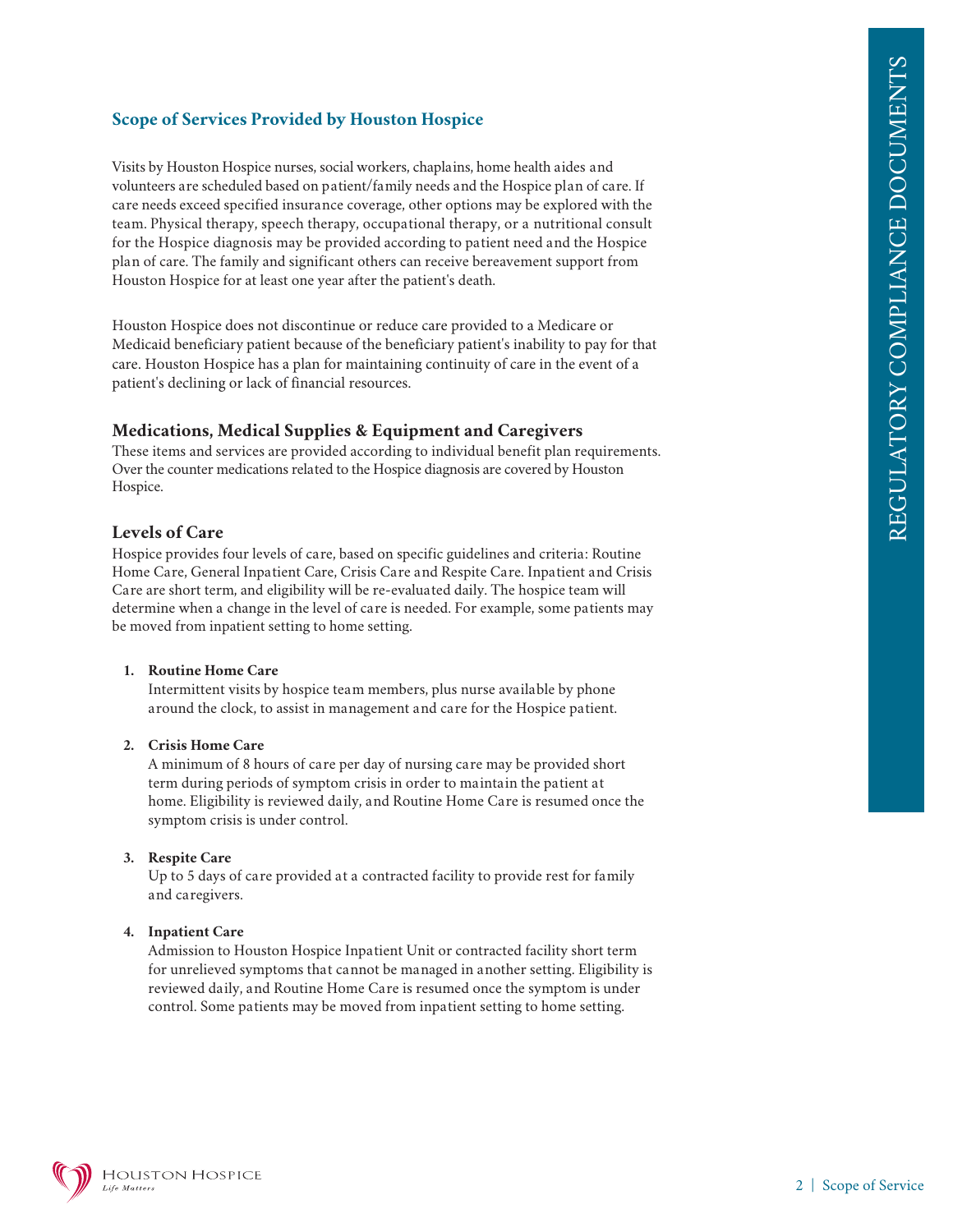#### **Services Not Covered Under Routine Hospice Care**

The Hospice philosophy is based on supportive care and symptom management rather than curative care. Hospice is reimbursed through Medicare, Medicaid, private insurance, or self-pay on a per diem basis. **Coverage for medications, medical supplies, equipment and caregivers is provided according to the patient's individual benefit plan.** 

The following items or services are **NOT COVERED** by Houston Hospice under routine Hospice care:

- Prescription medications for illnesses other than the Hospice diagnosis
- Medical supplies for conditions other than the Hospice diagnosis
- Unapproved medications
- Tube feedings, therapeutic dietary formulas or over-the-counter supplements (unless approved in advance by Houston Hospice and are related to Hospice care)
- Personal hygiene products or charges for grooming services
- Sitter services or around-the-clock paid caregivers
- Charges for Nursing Facility services (except in specific Medicaid Hospice contracts)
- Dentist, physician or podiatrist services unrelated to the terminal diagnosis
- Physician services not pre-approved by Hospice
- Hospital services not pre-approved by Hospice
- Ambulance services not pre-approved by Hospice
- Aggressive or curative therapies
- Assisted ventilation (i.e., ventilator) unless approved in advance

If the patient or family desires any of the above non-covered items, the patient/ family have a choice of either reinstating the patient's traditional health benefits, thus discontinuing Hospice services, or paying for the non-covered services.

#### **Honoring Your Advance Directives**

- It is the policy of Houston Hospice to comply with the Advance Directives Act CHAPTER 166, HEALTH AND SAFETY CODE regarding Advance Directives and Out of Hospital Do Not Resuscitate Orders.
- Houston Hospice complies with the Federal and State law of informed consent and the patient's right to accept or refuse medical treatment.
- Only RNs and LVNs employed at Houston Hospice are required to be CPR certified. If a patient has an advance directive desiring cardiopulmonary resuscitation or has no advance directive and wants to be resuscitated upon cessation of pulse or respirations, and the nurse is in the home at the time of the event, the nurse will initiate basic CPR and call 911. If CPR is desired while the patient is in our inpatient facility, 911 will be called and RNs and LVNs will initiate basic CPR.
- No advance life support is provided by Houston Hospice. For example, we do not provide heart monitors, intubation, or ventilators during an event. Basic life support includes only chest compressions, mouth-to-mouth breathing and a call to 911.
- If the patient has an advance directive, Houston Hospice will honor that advance directive. Please see the "Advance Directives Policy" on page 4 of this admission document.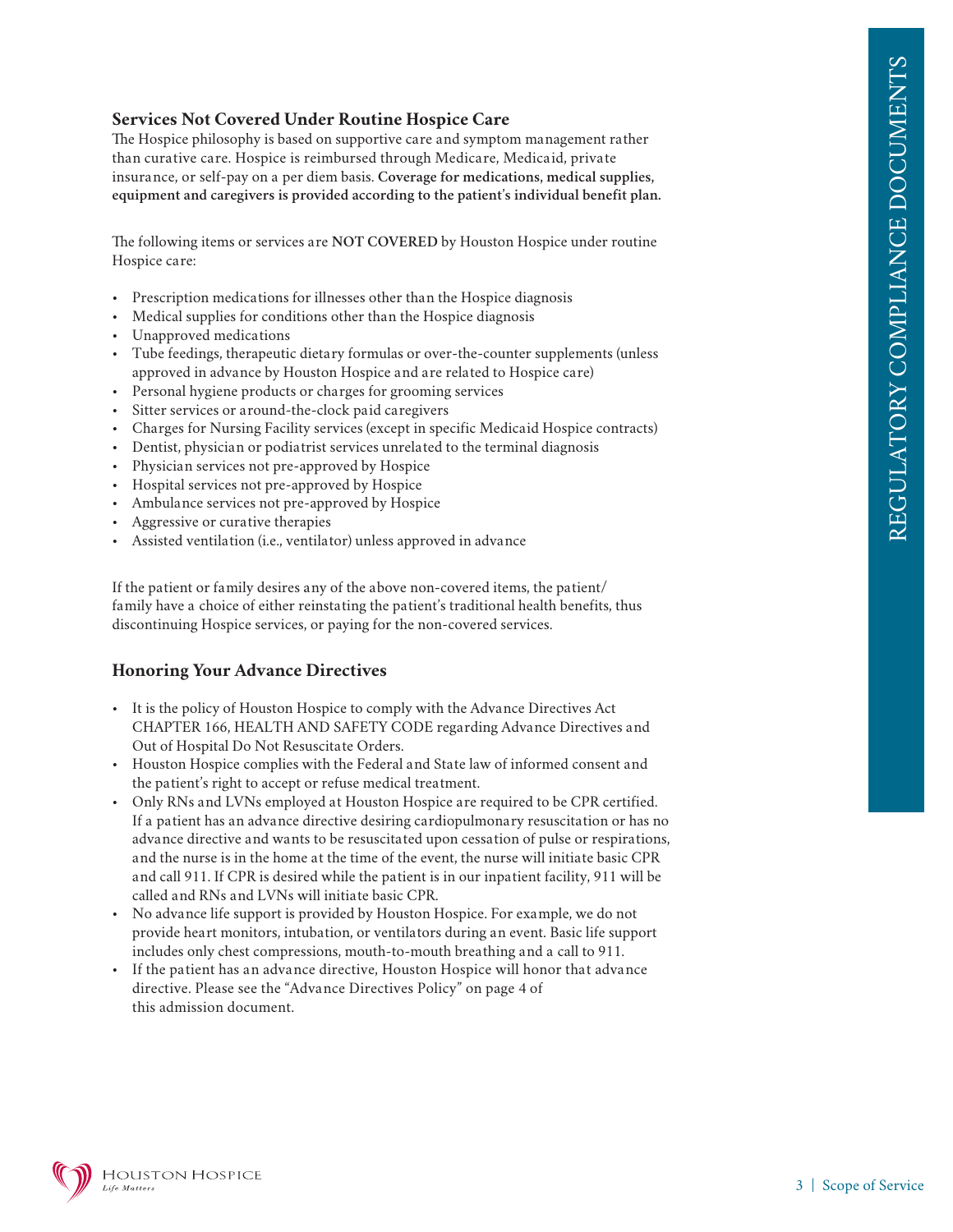### **Advance Directives Policy**

**Policy:** Each patient has the right to make decisions involving his/her health care. The patient has the right to formulate advance directives and appoint a representative to make health care decisions on his/her behalf to the extent permitted by the law.

#### **Procedure:**

- 1. The provision of patient care shall not be conditioned on the existence of an advance directive.
- 2. To the extent that a treatment decision or an advance directive validly executed or issued conflicts with another treatment decision or an advance directive executed or issued, the treatment decision made or instrument executed later in time controls.
- 3. At the time of the patient's admission, printed and verbal information on advance directives shall be provided to the patient. If, at the time, the patient is incompetent or otherwise incapacitated and unable to receive the information, Houston Hospice shall provide the required written information, in the following order of preference, to:
	- a. The individual's legal guardian;
	- b. A person responsible for the health care decisions of the individual;
	- c. The individual's spouse;
	- d. The individual's adult child;
	- e. The individual's parent; or
	- f. The person admitting the individual.
	- g. If Houston Hospice is unable, after diligent search, to locate an individual listed above, the health care provider is not required to provide the notice.
	- h. If the patient was incompetent or otherwise incapacitated and unable to receive the information upon admission but later becomes able to receive the information, Houston Hospice shall provide the written information at the time the patient becomes able to receive it.
- 4. Houston Hospice will inquire whether the patient has an advance directive at the time of the initial assessment.
	- a. If an advance directive is not in place and the patient expresses the desire to establish an advance directive, then a medical social services referral may be initiated.
	- b. If an advance directive is in place, Houston Hospice will make every effort to obtain a copy of the advance directive and file it in the medical record.

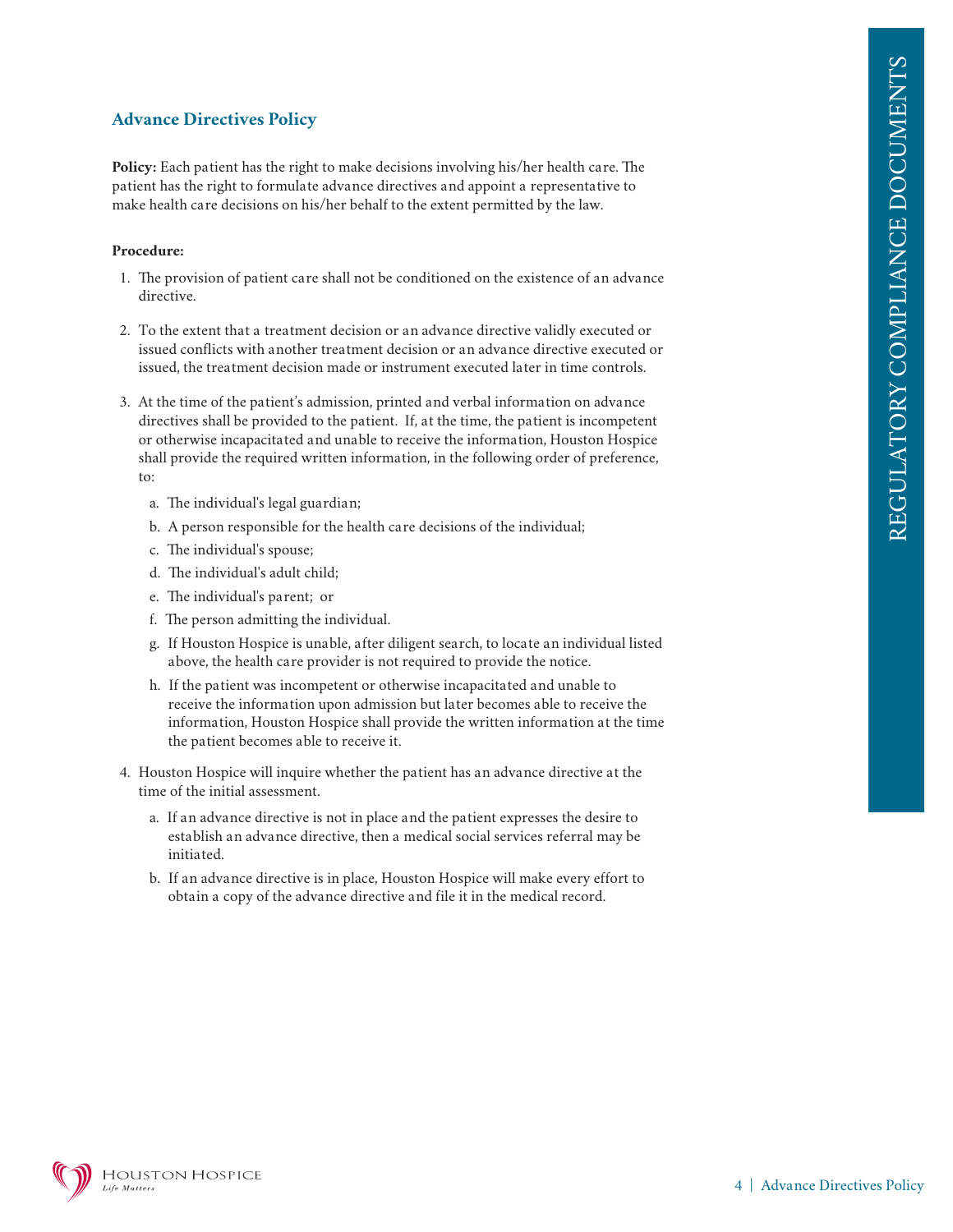- 5. A competent adult may at any time execute a written directive.
	- a. The declarant (patient) must sign the directive in the presence of two witnesses.
		- i. Each witness must be a competent adult; and at least one of the witnesses must be a person who is not:
			- 1. A person designated by the declarant (patient) to make a treatment decision;
			- 2. A person related to the declarant (patient) by blood or marriage;
			- 3. A person entitled to any part of the declarant's (patient's) estate after the declarant's death under a will or codicil executed by the declarant or by operation of law;
			- 4. The attending physician;
			- 5. An employee of the attending physician;
			- 6. An employee of a health care facility in which the declarant is a patient if the employee is providing direct patient care to the declarant or is an officer, director, partner, or business office employee of the health care facility or of any parent organization of the health care facility; or
			- 7. A person who, at the time the written advance directive is executed or, if the directive is a non-written directive issued under this chapter, at the time the non-written directive is issued, has a claim against any part of the declarant's (patient's) estate after the declarant's (patient's) death.
		- ii. The witnesses must sign the directive, OR the declarant (patient), in lieu of signing in the presence of witnesses, may sign the directive and have the signature acknowledged before a notary public.
	- b. A declarant (patient) may include in a directive directions other than those provided by Texas Health and Safety Code Section 166.033 and may designate in a directive a person to make a treatment decision for the declarant (patient) in the event the declarant (patient) becomes incompetent or otherwise mentally or physically incapable of communication.
	- c. A declarant (patient) shall notify the attending physician of the existence of a written directive. If the declarant (patient) is incompetent or otherwise mentally or physically incapable of communication, another person may notify the attending physician of the existence of the written directive. The attending physician shall make the directive a part of the declarant's medical record.
- 6. A competent qualified adult patient may issue a directive by a non-written means of communication when he/she communicates the directive in the presence of the attending physician and two qualified witnesses. The physician shall document the existence of such a directive and the names of the witnesses in the patient's record.
	- a. A qualified patient is a patient with a terminal or irreversible condition that has been diagnosed and certified in writing by the attending physician.
	- b. Witness must apply as described above in 5.a.i.
- 7. The following persons may execute a directive on behalf of a qualified patient who is younger than 18 years of age:
	- a. The patient's spouse, if the spouse is an adult;
	- b. The patient's parents; or
	- c. The patient's legal guardian.

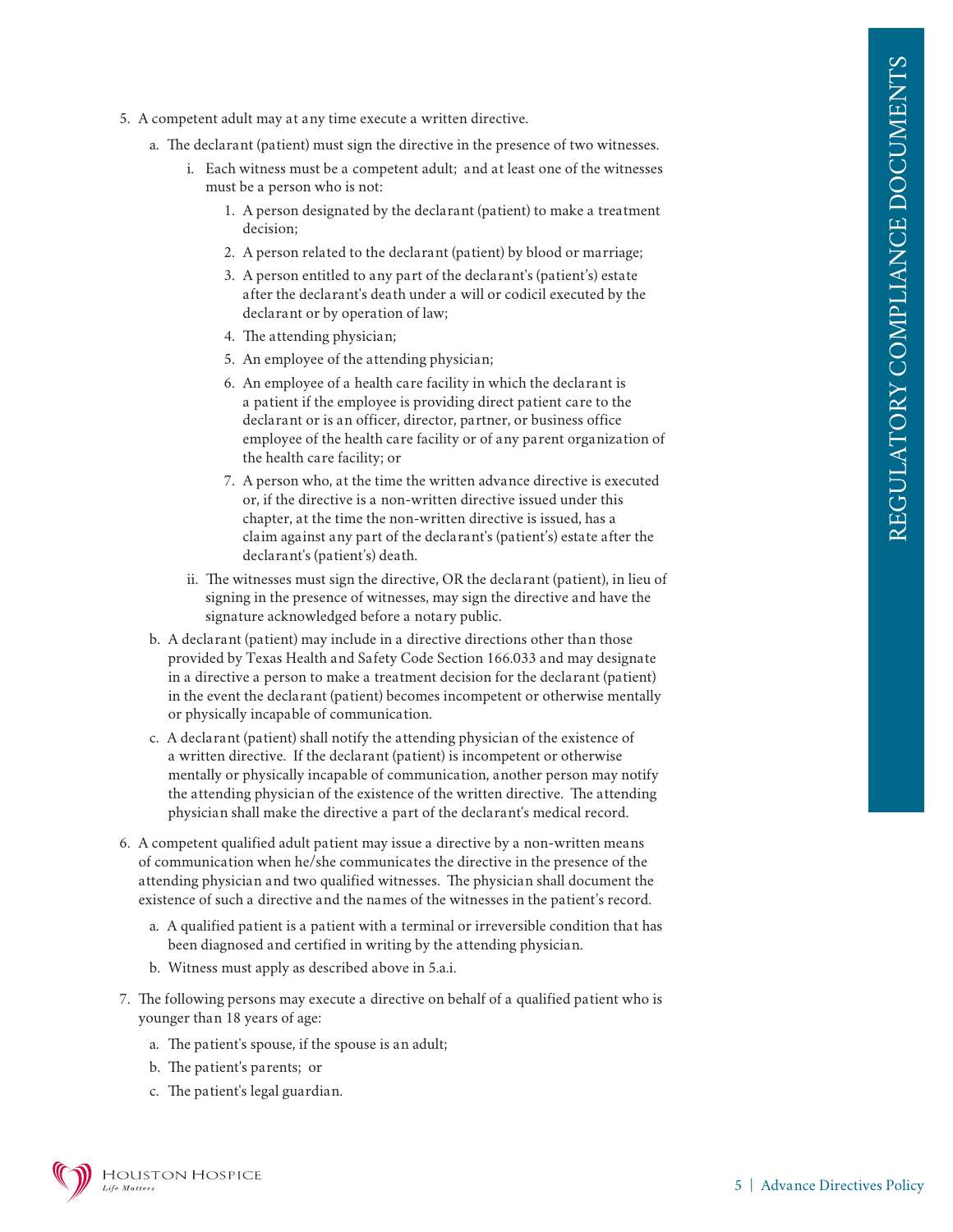- 8. The desire of a qualified patient, including a qualified patient younger than 18 years of age, supersedes the effect of a directive. (A qualified patient is a patient with a terminal or irreversible condition that has been diagnosed and certified in writing by the attending physician.)
- 9. When an adult qualified patient has executed or issued a directive and is incompetent or otherwise mentally or physically incapable of communication:
	- a. If the adult qualified patient has designated a person to make a treatment decision as authorized by Texas health and Safety Code Section 166.032(c), the attending physician and the designated person may make a treatment decision in accordance with the declarant's (patient's) directions.
	- b. If the adult qualified patient has not designated a person to make a treatment decision, the attending physician shall comply with the directive unless the physician believes that the directive does not reflect the patient's present desire.
- 10. When patient has not executed or issued a directive and is incompetent or incapable of communication:
	- a. If an adult qualified patient has not executed or issued a directive and is incompetent or otherwise mentally or physically incapable of communication, the attending physician and the patient's legal guardian or an agent under a medical power of attorney may make a treatment decision that may include a decision to withhold or withdraw life-sustaining treatment from the patient. (A qualified patient is a patient with a terminal or irreversible condition that has been diagnosed and certified in writing by the attending physician.)
	- b. If the patient does not have a legal guardian or an agent under a medical power of attorney, the attending physician and one person, if available, from one of the following categories, in the following priority, may make a treatment decision that may include a decision to withhold or withdraw life-sustaining treatment:
		- i. The patient's spouse;
		- ii. The patient's reasonably available adult children;
		- iii. The patient's parents; or
		- iv. The patient's nearest living relative.
	- c. A treatment decision made must be based on knowledge of what the patient would desire, if known.
	- d. A treatment decision made must be documented in the patient's medical record and signed by the attending physician.
	- e. If the patient does not have a legal guardian and a person listed in above in (b) is not available, a treatment decision made must be concurred in by another physician who is not involved in the treatment of the patient or who is a representative of an ethics or medical committee of the health care facility in which the person is a patient.
	- f. The fact that an adult qualified patient has not executed or issued a directive does not create a presumption that the patient does not want a treatment decision to be made to withhold or withdraw life-sustaining treatment.
	- g. A person listed in above in (b) who wishes to challenge a treatment decision made under this section must apply for temporary guardianship under Section 875, Texas Probate Code.

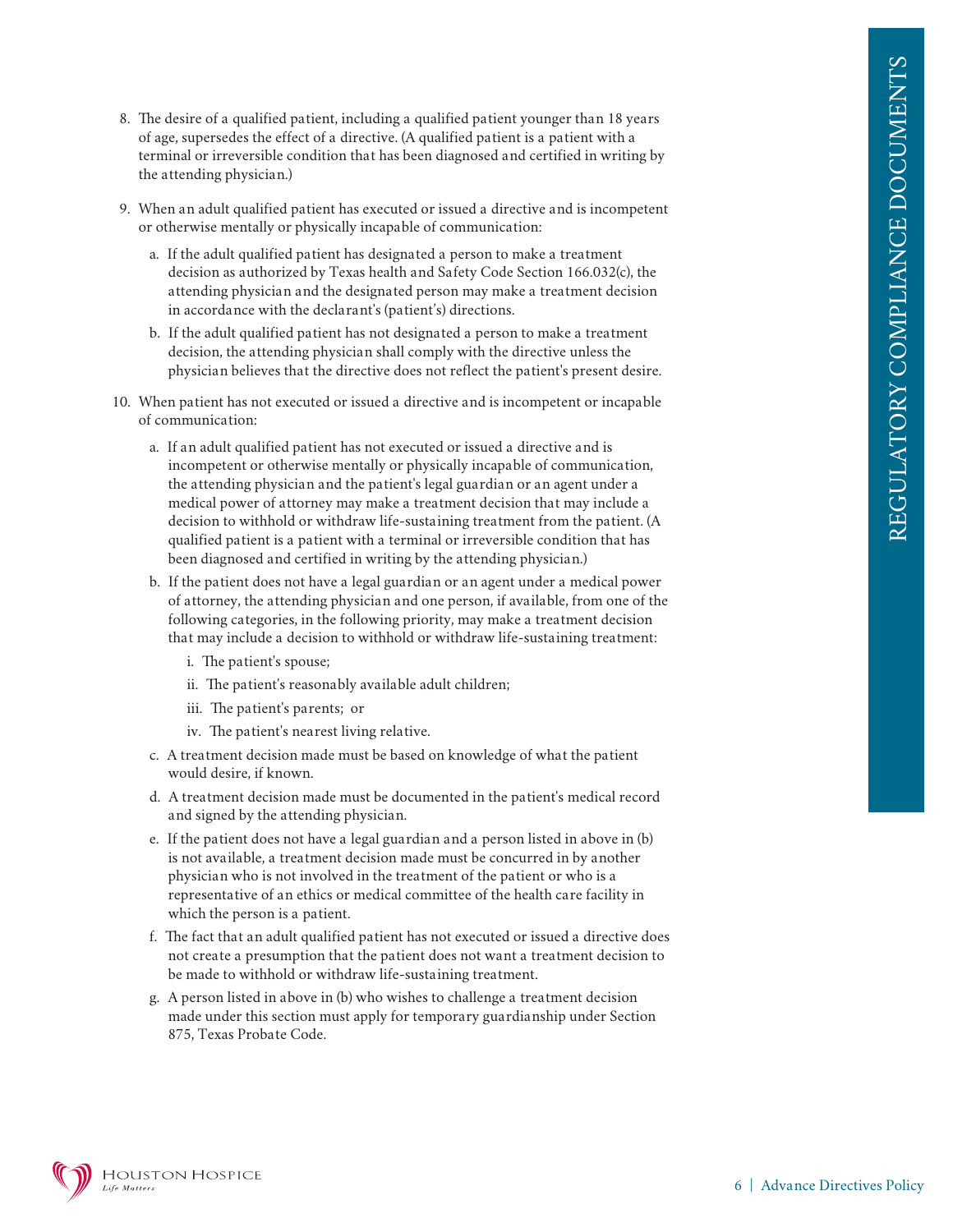- 11. Patient certification and prerequisites for complying with directive:
	- a. An attending physician who has been notified of the existence of a directive shall provide for the declarant's certification as a qualified patient on diagnosis of a terminal or irreversible condition.
	- b. Before withholding or withdrawing life-sustaining treatment from a qualified patient under this subchapter, the attending physician must determine that the steps proposed to be taken are in accord with this subchapter and the patient's existing desires.
- 12. Duration of directive: A directive is effective until it is revoked as prescribed by Texas Health & Safety Code Section 166.042.
	- a. A declarant may revoke a directive at any time without regard to the declarant's mental state or competency. A directive may be revoked by:
		- i. The declarant or someone in the declarant's presence and at the declarant's direction canceling, defacing, obliterating, burning, tearing, or otherwise destroying the directive;
		- ii. The declarant signing and dating a written revocation that expresses the declarant's intent to revoke the directive; or
		- iii. The declarant orally stating the declarant's intent to revoke the directive.
	- b. A written revocation executed as prescribed by Subsection (a)(2) takes effect only when the declarant or a person acting on behalf of the declarant notifies the attending physician of its existence or mails the revocation to the attending physician. The attending physician or the physician's designee shall record in the patient's medical record the time and date when the physician received notice of the written revocation and shall enter the word "VOID" on each page of the copy of the directive in the patient's medical record.
	- c. An oral revocation issued as prescribed by Subsection (a)(3) takes effect only when the declarant or a person acting on behalf of the declarant notifies the attending physician of the revocation. The attending physician or the physician's designee shall record in the patient's medical record the time, date, and place of the revocation, and, if different, the time, date, and place that the physician received notice of the revocation. The attending physician or the physician's designees shall also enter the word "VOID" on each page of the copy of the directive in the patient's medical record.
	- d. Except as otherwise provided by this subchapter, a person is not civilly or criminally liable for failure to act on a revocation made under this section unless the person has actual knowledge of the revocation.
- 13. Reexecution of a directive: A declarant may at any time reexecute a directive in accordance with the procedures prescribed by Texas health and Safety Code Section 166.032, including reexecution after the declarant is diagnosed as having a terminal or irreversible condition.
- 14. Assistance on the execution of these documents shall be provided if requested.
- 15. The advance directives completed by the patient/patient's legal representative shall be noted in the electronic medical record (EMR). The EMR shall also note Houston Hospice employee who discussed advance directives and provided written information regarding advance directives with patient/patient's legal representative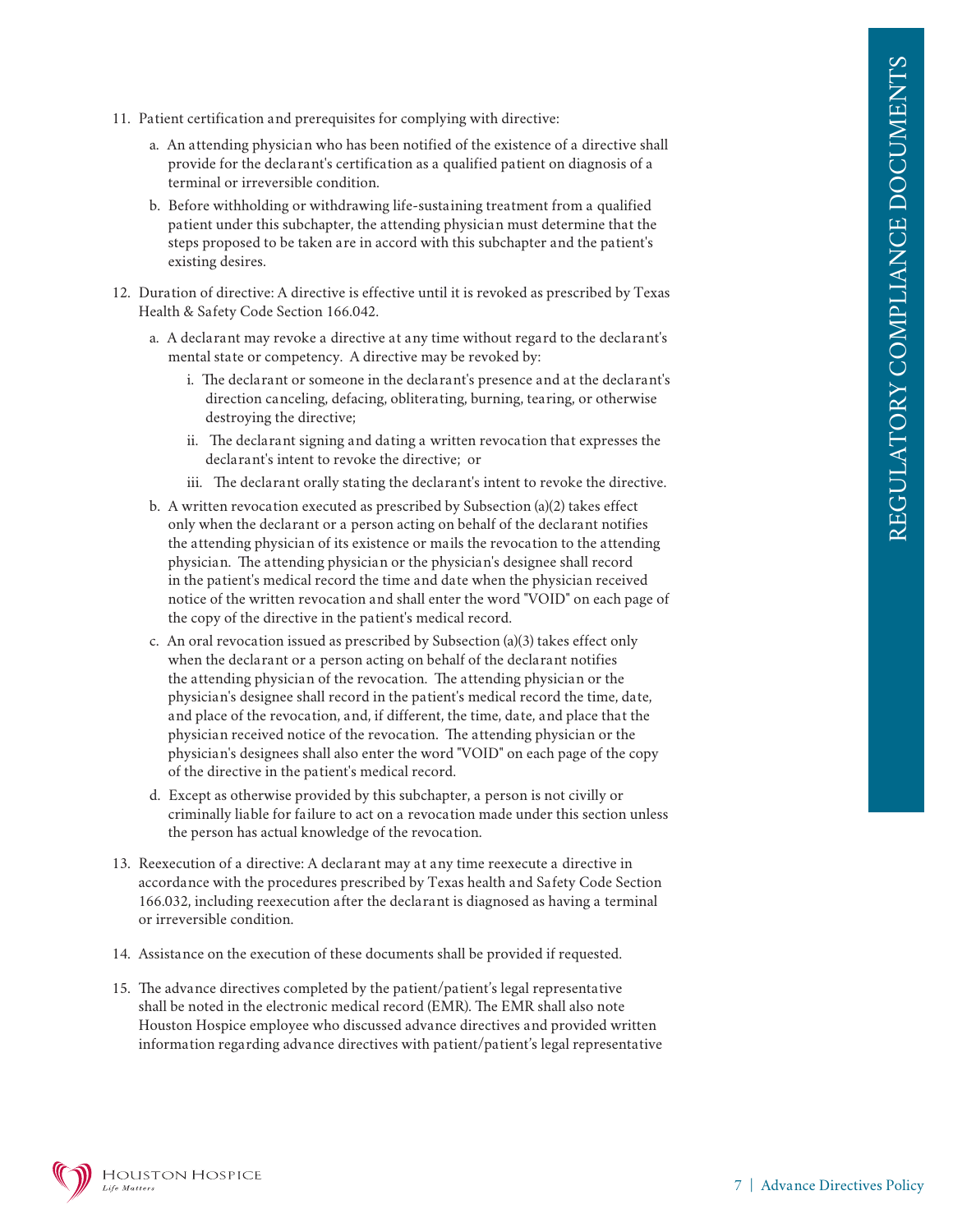- 16. Completed copies of the advance directive(s) shall be placed in the medical record. If a patient is transferred to another agency or facility and has completed directives, a copy of such directives shall be sent with the patient.
- 17. Interdisciplinary team members shall be informed when there is a change in the patient's advance directives.
- 18. If, at any time, a patient refuses medical treatment, Houston Hospice staff will discuss the refusal with the physician and document both the refusal and the physician notification in the EMR.
- 19. Houston Hospice will not provide any medical treatment that the patient has not consented to receive.
- 20. Houston Hospice will honor advance directives as evidence of the patient's desire to have medical treatment withheld or discontinued.
- 21. Houston Hospice will provide education to Houston Hospice staff on advance directives.
- 22. Houston Hospice staff (when qualified) shall initiate cardiopulmonary resuscitation and immediately call 911 if a patient desires/requires this intervention and does not have a 'Do Not Resuscitate' order.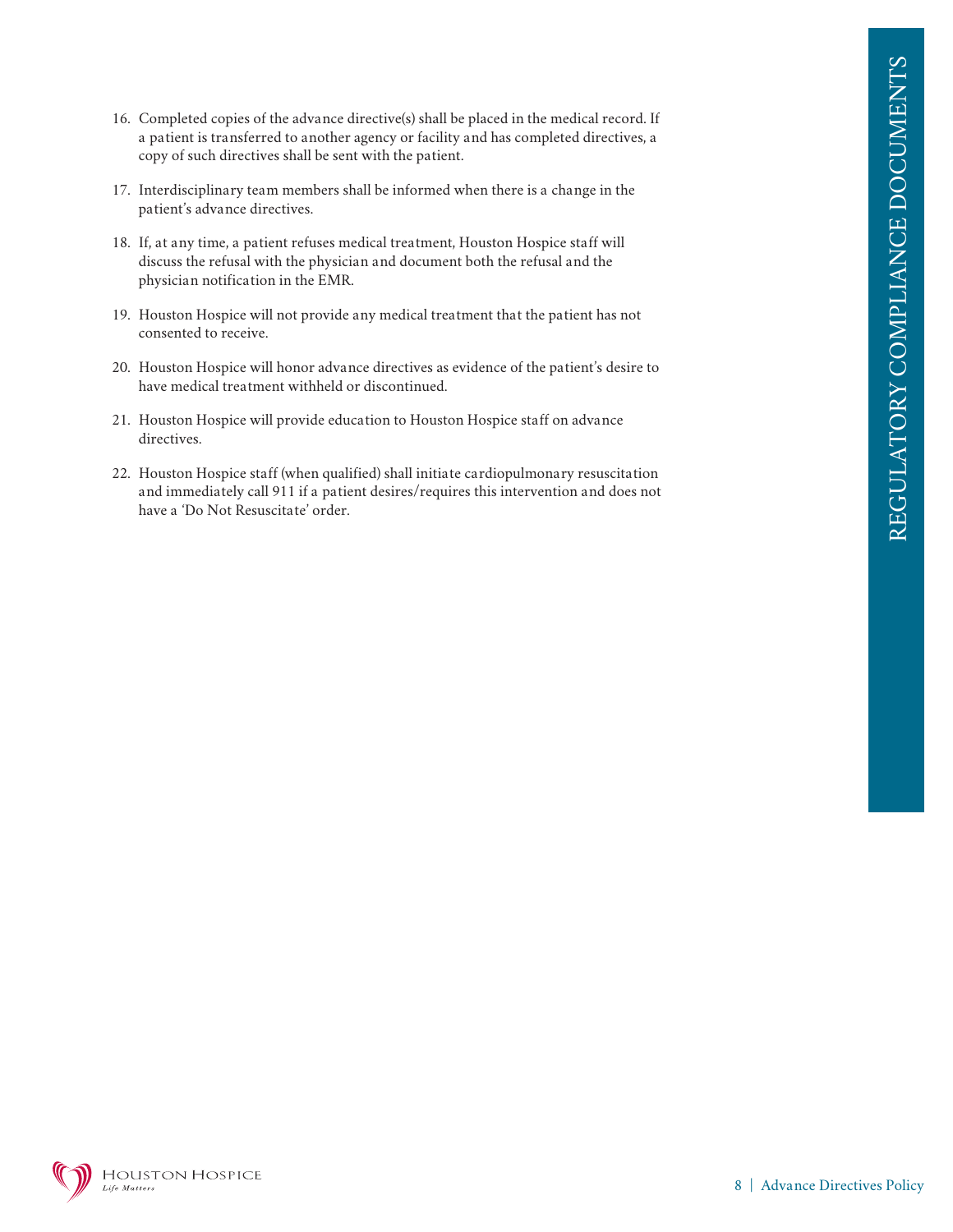## **Human Resources Polices & Procedures**

#### **Drug-Free Workplace/Chemical Abuse Policy 2.080**

**Applicable To:** All employees, volunteers, contract workers and visitors.

#### **Purpose**

To maintain a drug-free workplace in compliance with the requirements of the Drug-Free Workplace Act of 1988.

#### **Process**

Houston Hospice prohibits individuals, including employees, volunteers, patients, visitors and contractors from possessing, manufacturing, distributing, using or consuming illegal drugs or controlled substances, drug paraphernalia, alcoholic beverages, or chemical inhalants on Houston Hospice owned or leased property, or while performing agency business, or representing Houston Hospice at a function. Reporting to work or performing agency-related duties while under the influence of any of the above-listed items is also prohibited.

The legal use of prescribed medication is permitted on the job only if the medications do not hinder or affect the employee, volunteer and/or contractor in performing required job duties.

#### **Testing of Employees**

For the protection of both patients and staff, drug testing is a condition of employment. Houston Hospice also reserves its right to have drug testing performed on employees under the following conditions:

- A. When there is a reasonable suspicion that an employee/volunteer is under the influence of drugs or alcohol;
- B. When an employee is found in possession of alcohol, drugs, or drug paraphernalia in violation of this policy, or when such alcohol, drugs, or paraphernalia are found in an area controlled by the employee (e.g., employee's locker or desk);
- C. Following any near-miss or actual accident that could or does result in injury requiring treatment or damage to property or a liability claim;
- D. In the event of a missing medication from a patient's room or home, and the employee/volunteer was the assigned caregiver during the time of the disappearance of the medication;
- E. In the event of a pharmacy discrepancy in the IPU medication inventory;
- F. As part of a physical examination of all job applicants to whom a job offer has been made, where the applicant has been informed that such test is a condition of employment; or
- G. As part of any periodic medical examinations required or provided.

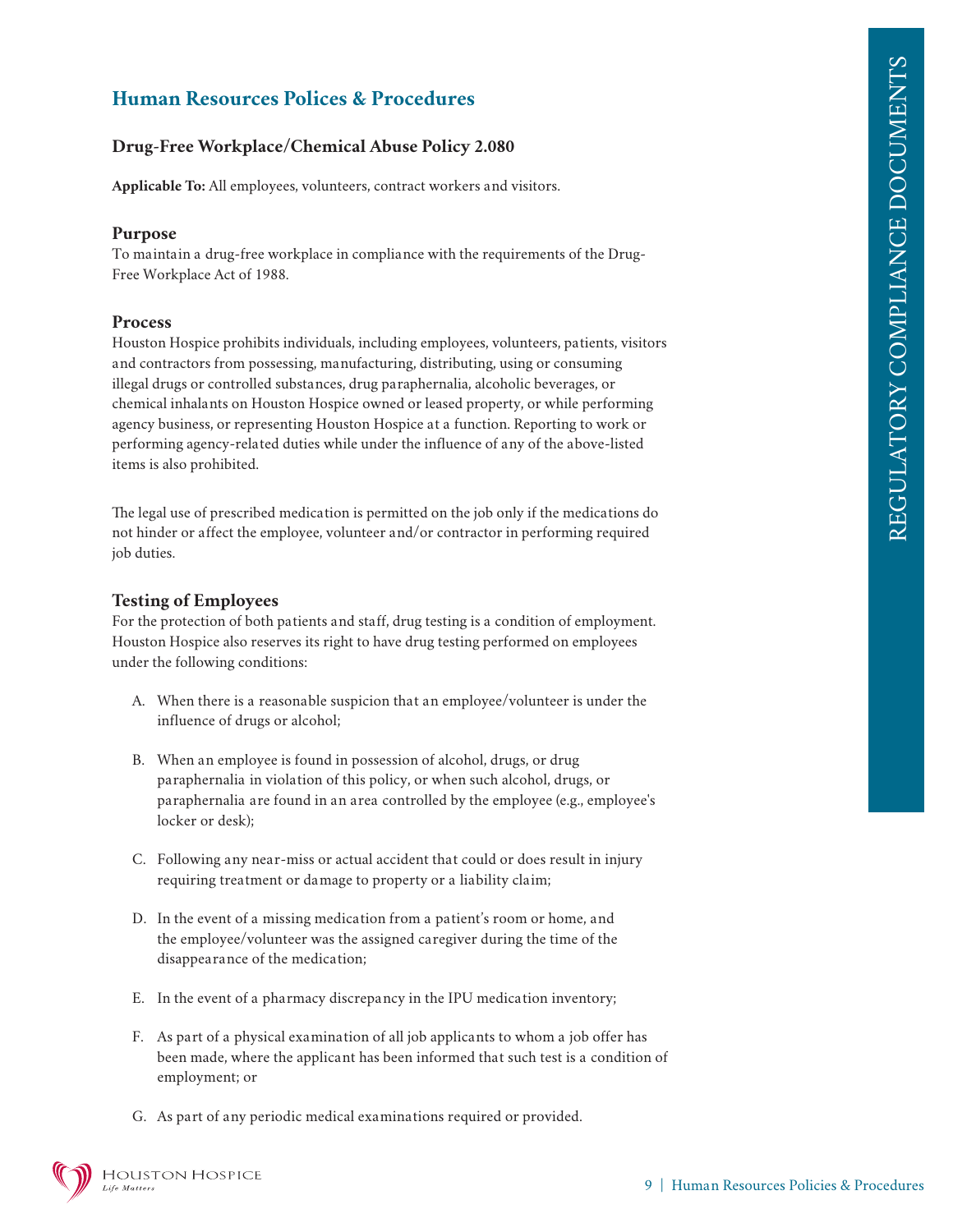Houston Hospice will under no circumstances perform a drug test on an employee without first obtaining the employee's signed consent. Signed consent will also be obtained for release of the test results. Should an employee refuse to submit to a drug test or authorize release of the test results, the employee shall be informed that such refusal constitutes grounds for disciplinary action, which may include termination of employment. The consent form will be designed to allow the employee or applicant to indicate any type of medication they may be on, or otherwise provide information that might be relevant to the reliability of the test.

Any drug test that is performed on an employee will be performed utilizing the services of a registered testing laboratory, and shall consist of an initial screening test, and a confirmatory test on any sample taken from an employee that produces a positive test result on the initial screening.

If an employee states on the consent form that he or she is taking a medication prescribed to the employee by a physician, the employee will be asked to take the test anyway. If the test reveals the presence of the prescribed drug, the employee will not be subject to discipline unless the levels show purposeful abuse. Even in the absence of purposeful abuse, the prescribed drug may make the employee unfit for work, in which case the employee may be asked to go home and will not be allowed to report to work when under the influence of the prescribed drug.

The fact of the test, and any test results, will be kept strictly confidential. Human Resource personnel will be designated to receive test results.

#### **Consequences of a Positive Test Result**

Should an employee have a test result confirmed positive which indicates the presence of drugs or alcohol, the employee is subject to disciplinary measures which may include termination of employment. In the event of a confirmed positive test result, the employee/applicant will be given an opportunity to explain the results of the drug test, and may be granted any other appeal procedures deemed appropriate by Human Resources and the President/CEO prior to the commencement of any disciplinary/other appropriate measures resulting from the drug test.

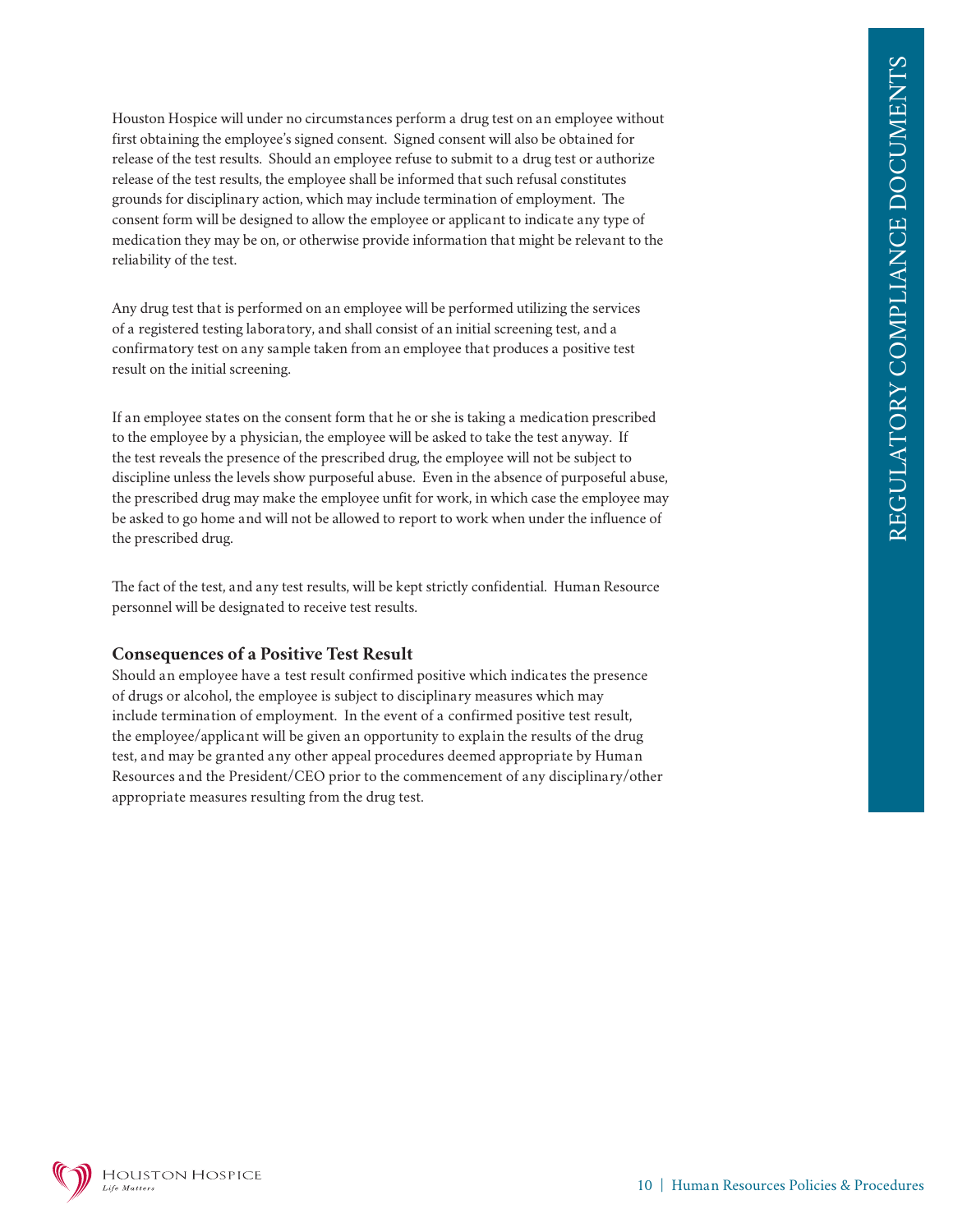#### **Policy or State/Federal Drug Statutes Violations**

A violation by an employee of any of the provisions of the Drug-Free Workplace/Chemical Abuse Policy may result in disciplinary measures against the employee, which may include termination of employment.

Any employee convicted on a charge of illegal possession, use, distribution, purchase or sale of any drug or alcohol, either on or off Houston Hospice property, must report such conviction to Houston Hospice within five (5) calendar days of the conviction. Any employee so convicted will be subject to discipline, which may include satisfactory participation and completion of a drug abuse assistance or rehabilitation program, or termination of employment if it is determined that such conduct adversely affects patient care or employee safety. Any costs associated with such treatment or rehabilitation will be the responsibility of the employee.

Any employee successfully completing a drug abuse assistance or rehabilitation program as a condition of continuation of employment at Houston Hospice will be subject to random drug screens for the next five (5) years of employment. Any positive drug test results from the random drug testing that are in violation of this policy will result in immediate termination of employment.

Patients and/or visitors found in violation of this policy may be asked to leave the premises and may be reported to local law enforcement authorities.

#### **Definitions**

- 1. An employee is considered to be "*on the job"* for purpose of this policy whenever he or she is:
	- a. On Houston Hospice property, including parking lots, at any time;
	- b. Driving or riding as a passenger in a Houston Hospice vehicle; or
	- c. Acting on behalf of Houston Hospice in his or her role as a Houston Hospice employee, whether on or off Houston Hospice property, at any time
- 2. "*Drug*" includes alcoholic beverages, chemical inhalants, illegal drugs and prescription drugs, unless such prescription drugs are taken as directed by the employee's physician.
- 3. "*Illegal Drug*" includes any drug which:
	- a. is not legally obtainable;
	- b. may be legally obtainable, but is not legally obtained; or
	- c. is being used in a manner or for a purpose other than as prescribed.
- 4. "*Alcohol*" is any intoxicating substance or beverage containing alcohol.
- 5. "*Employee*" means any person who performs services for Houston Hospice for compensation or under any contract for hire, either part or full-time.
- 6. "*Drug test*" means any test administered to determine the presence or absence of a drug or a drug metabolite in a person's urine or blood.

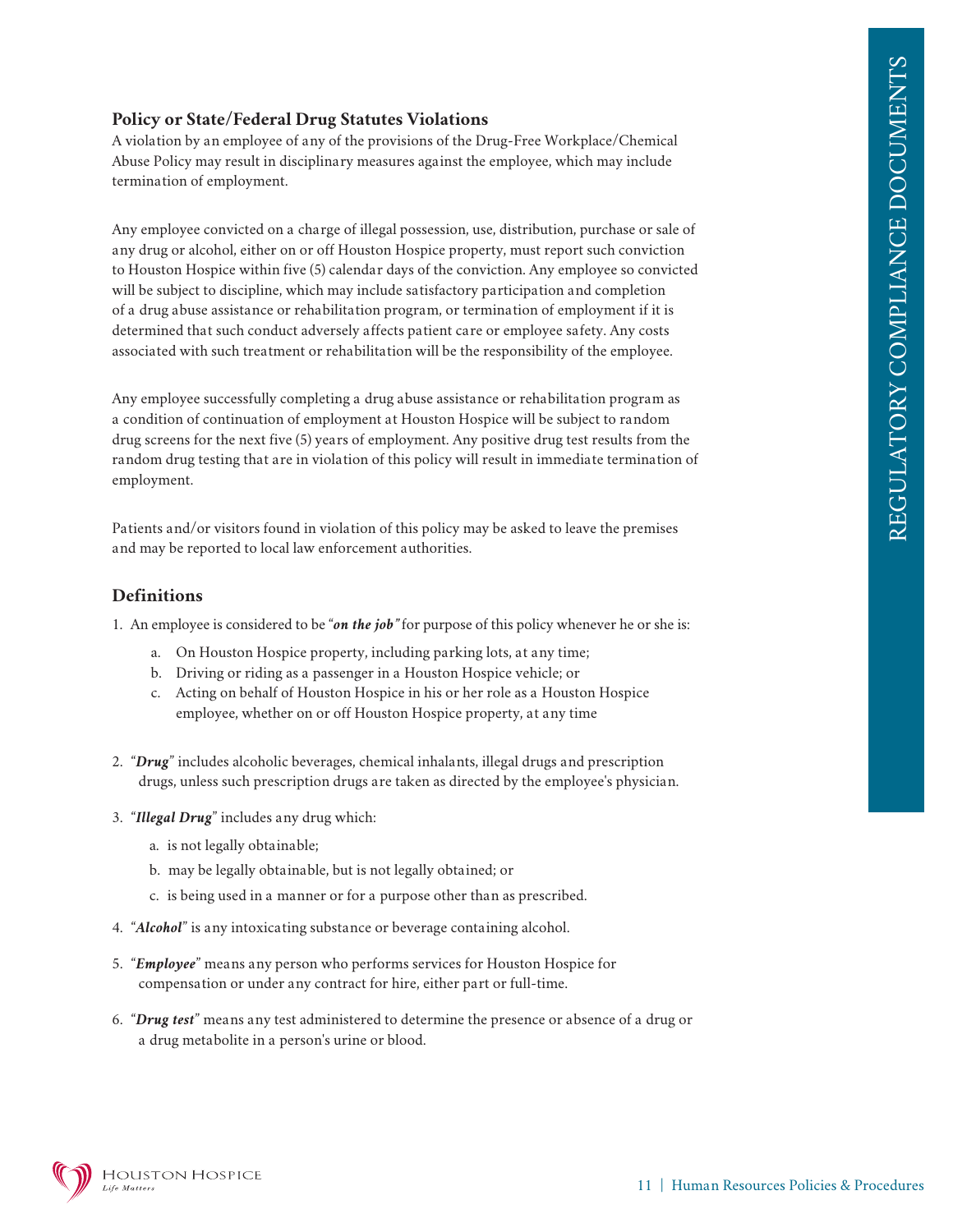- 7. "*Controlled Substances*" are defined by the Attorney General of the United States under the Controlled Substances Act of 1970. They include, but are not limited to, the following actual or synthetic drugs;
	- marijuana heroin hashish cocaine hallucinogens depressants and stimulants

and any other prescription drug not prescribed for current personal treatment for the employee, patient, contractor, or visitor by an accredited physician.

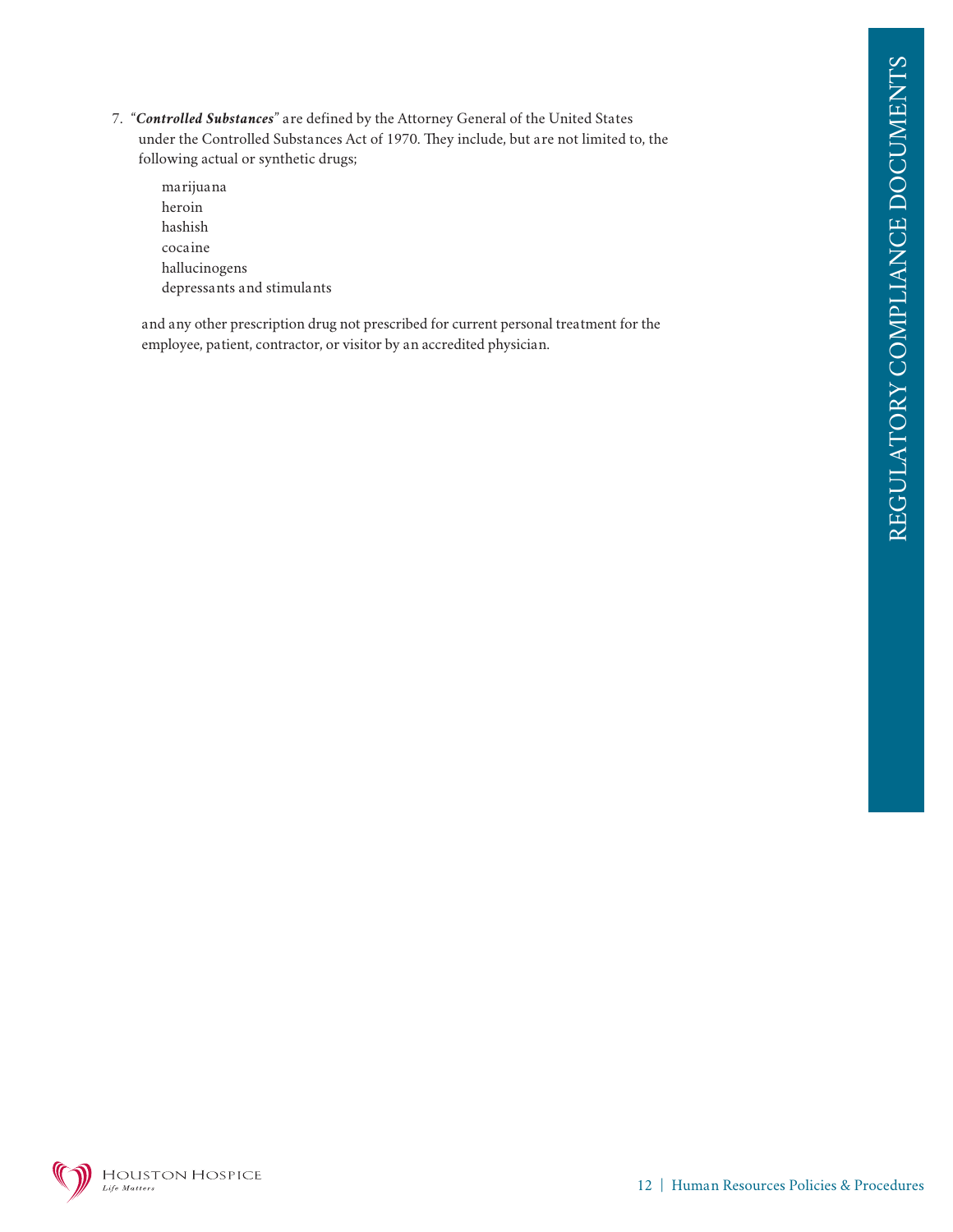## **Rights of the Individual**

#### **HOUSTON HOSPICE PROTECTS AND PROMOTES THE RIGHTS OF EACH INDIVIDUAL UNDER ITS CARE.**

An individual has the right to be treated with dignity and respect for the personal integrity of the individual without regard to race, religion, national origin, sex, age, disability, marital status or source of payment.

Prior to the initiation of care, you have the right to:

- Receive written notice of policies governing your conduct, rights and responsibilities
- Be informed, before care is initiated, of the extent to which payment may be expected from you, a third-party payer, and any other source of funding known to the agency.

Regarding the care to be provided, you have the right to be informed in advance about:

- The care to be provided
- The plan of care
- Expected outcomes
- Barriers to treatment
- Any changes in the care to be provided

Care is to be initiated only after you or your legal representative has given written informed consent for the type of care and services that may be provided by the agency. You or your legal representative must sign or mark the consent form.

You have the right to participate in:

- The planning of the care or treatment
- The planning of changes in the care or treatment

You have the right to:

- Be advised or consulted with in advance of any changes in the care or treatment.
- Have assistance in understanding and exercising your rights
- Exercise your rights as a client of the agency
- Have your person and property treated with consideration, respect and full recognition of your individuality and personal needs
- Confidential treatment of your personal and medical records
- Voice grievances regarding treatment or care that is or fails to be provided, or regarding the lack of respect for property by anyone who is providing services on behalf of the agency without fear of discrimination or reprisal for doing so
- To be free from abuse, neglect and exploitation by an agency employee, volunteer or contractor
- Have his or her property and person treated with respect.
- Receive effective pain management and symptom control from the hospice for conditions related to terminal illness.
- Be involved in developing his or her hospice plan of care.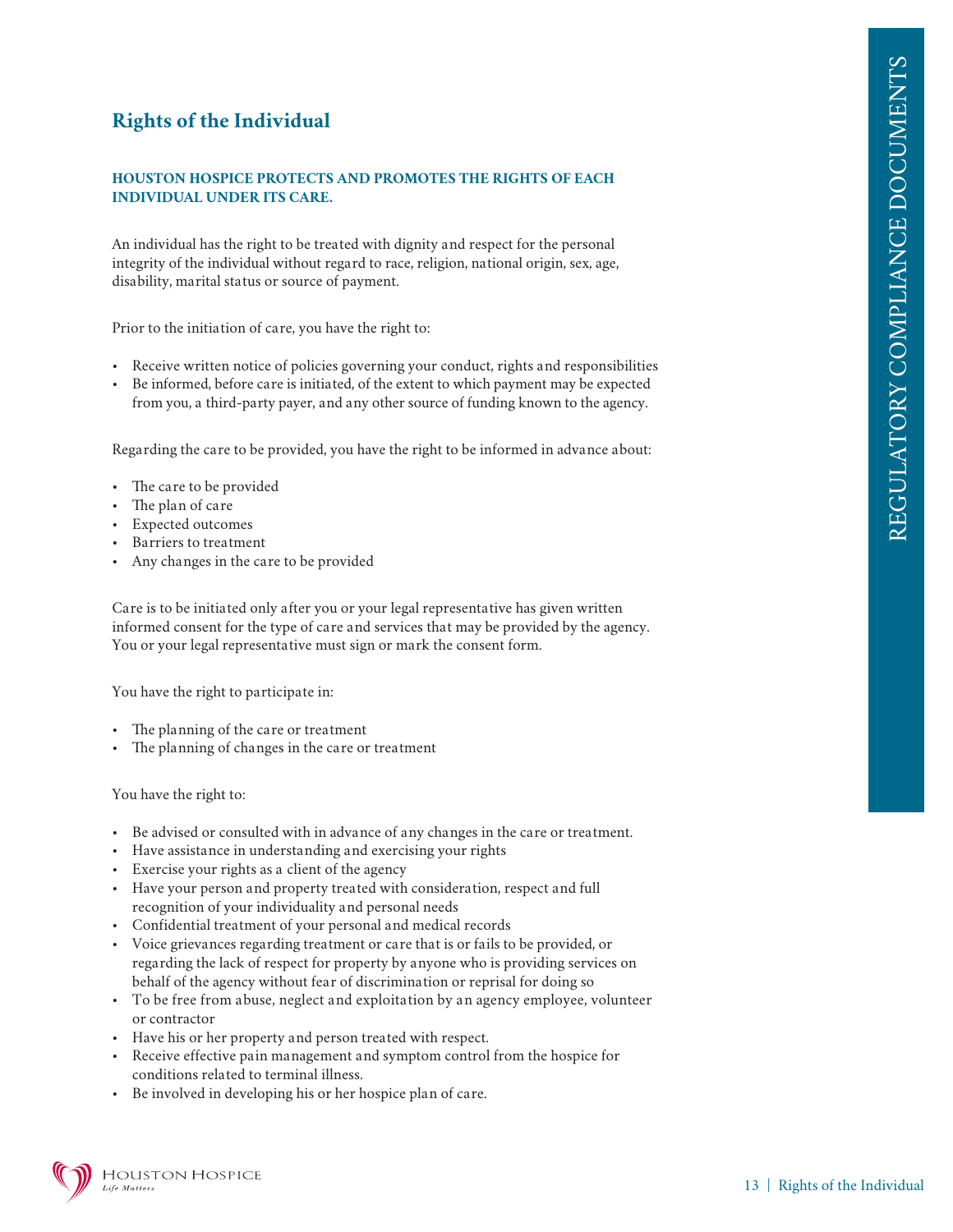- Refuse care, services, or treatment.
- Choose his or her attending physician.
- Have a confidential clinical record. Access to or release of patient information and clinical records is permitted in accordance with 45 CFR parts 160 and 164.
- Be free from mistreatment, neglect, or verbal, mental, sexual, and physical abuse, including injuries of unknown source, and misappropriation of patient property.
- Receive information about the services covered under the hospice benefit.
- Receive information about the scope of services that the hospice will provide and specific limitations on those services.
- Be advised that Houston Hospice complies with Subpart 1 of 42 CFR 489 and receive a copy of the organization's written policies and procedures regarding advance directives, including a description of an individual's right under applicable state law and how such rights are implemented by Houston Hospice.
- Receive written information describing the organization's grievance procedure which includes the contact information, contact phone number, hours of operation, and mechanism(s) for communicating problems.
- Receive an investigation by the organization of complaints made by the patient or the patient's family or guardian regarding treatment or care and that the organization will document the existence of the complaint and the resolution of the complaint.
- Receive information addressing any beneficial relationship between the organizations and referring entities.

The patient has the right to expect that hospice will:

- Protect and promote the patient's right to exercise the rights.
- Ensure all alleged violations involving mistreatment, neglect, or verbal, mental, sexual, and physical abuse, including injuries of unknown source, and misappropriation of patient property by anyone furnishing services on behalf of Houston Hospice, are reported immediately by hospice employees and contracted staff to the hospice administrator.
- Immediately investigate all alleged violations involving anyone furnishing services on behalf of the hospice and immediately take action to prevent further potential violations while the alleged violation is being verified.
- Take appropriate corrective action in accordance with state law if the alleged violation is verified by the hospice administration or an outside body having jurisdiction, such as the State survey agency or local law enforcement agency.
- Ensure that verified violations are reported to State and local bodies having jurisdiction (including to the State survey and certification agency) within 5 working days of becoming aware of the violation.

If you have been adjudged *incompetent* these rights are exercised by the *person appointed by law* to act on your behalf.

If you have *not* been adjudged *incompetent, any legal representative* may exercise these rights to the extent permitted by law.

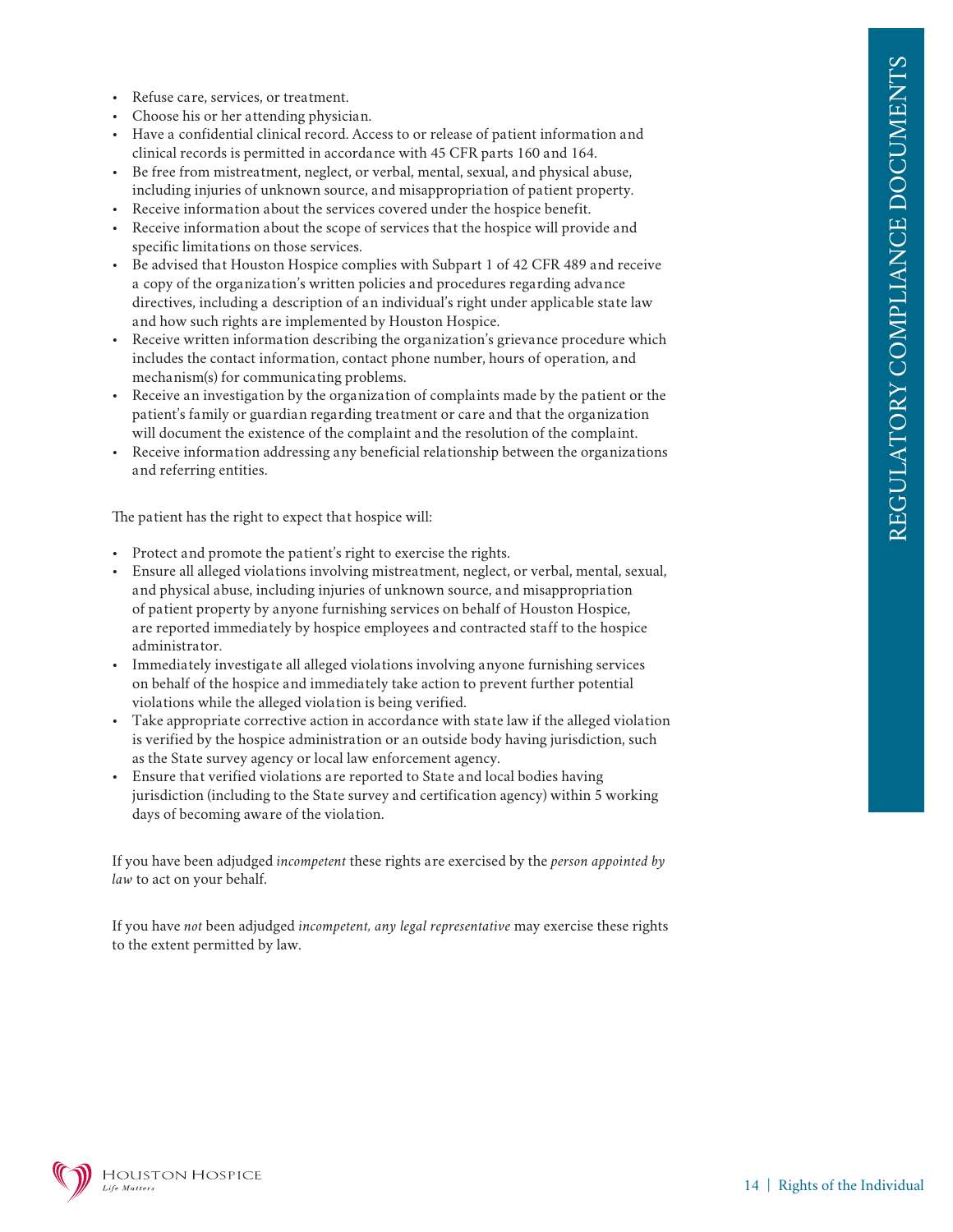#### **PATIENTS AND FAMILIES HAVE RESPONSIBILITIES**

It is your responsibility to:

- Give accurate and complete health information and assist in developing and maintaining a safe home environment
- Participate in the development and update of the plan of care
- Adhere to the plan of care
- Notify the Hospice staff in advance if the patient will not be available for the next scheduled visit and if medication and/or supplies will be required for treatment
- Cooperate with the doctor, staff and other caregivers and treat Hospice staff in a courteous and respectful manner
- Return all medical equipment in the same condition it was provided
- Allow Hospice personnel reasonable time to respond to patient needs and notify Houston Hospice prior to transport to a hospital (Failure to do so will result in patient or responsible party liability for the full hospital charges and transport)
- Report problems to Houston Hospice staff as outlined above

#### **PLEASE NOTIFY US OF ANY PROBLEMS IN A TIMELY MANNER**

- Discuss complaints with any member of your Hospice team, including the Patient Care Manager
- If the problem is not resolved, we encourage you to notify the *Quality Assurance Coordinator at 713-467-7423* for assistance. Complaint investigations shall be initiated within 10 days and completed within 30 days. A complaint against the agency may also be directed to the *President and CEO of Houston Hospice at 713-467-7423*
- Complaints may be directed to:

Texas Health and Human Services Consumer Rights and Services — Complaint Intake Unit Mail Code E249 P.O. Box 149030 Austin, TX 78714-9030 Fax: 512-438-2724 or 512-438-2722

CHAP Hotline 1275 K Street NW, Ste. 800 Washington, DC 20005 24-Hour toll free number 800-656-9656 You may call to file a complaint or if you have questions regarding the organization.

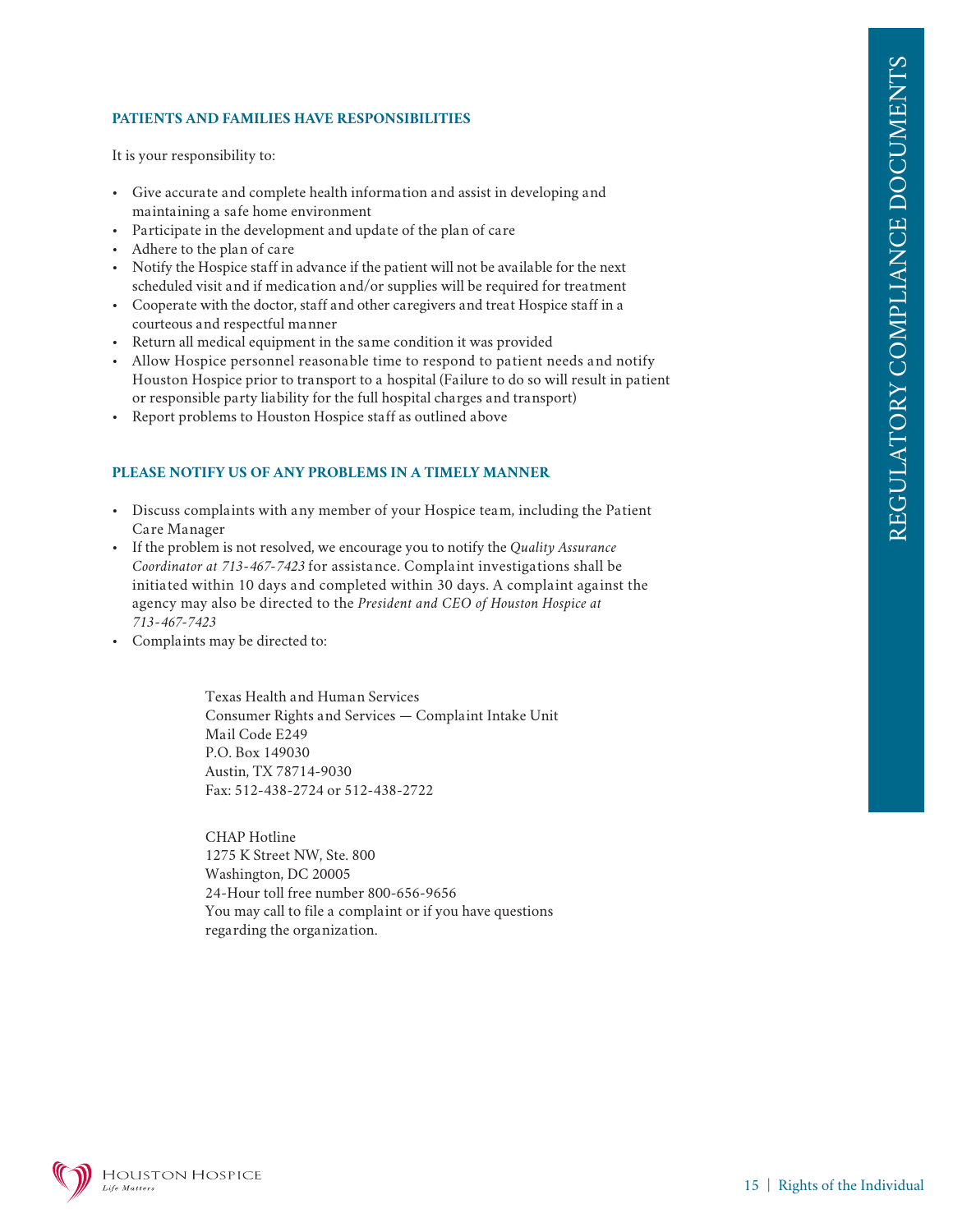# **Rights of the Elderly**

#### **Definitions**

- *• Convalescent and nursing home* is an institution licensed by the Texas Department of Human Services
- *• Home health services* are the provisions of health service for pay or other consideration in a patient's residence regulated under the Health and Safety Code
- *• Alternate care* are services provided within an elderly individual's own home, neighborhood or community including: day care, foster care, alternative living plans, including personal care services and supportive living services, including attendant care, residential repair or emergency response services
- *• Person providing services* is an individual, corporation, association, partnership or other private or public entity providing convalescent and nursing home services, home health services or alternate care services
- *• Elderly individual* is an individual 60 years of age or older

#### **Prohibition**

- A person providing services to the elderly may not deny an elderly individual a right guaranteed by the Health and Safety Code
- Each agency that licenses, registers or certifies a person providing services shall require the person to implement and enforce the Health and Safety Code. A violation of this is grounds for suspension or revocation of the license, registration or certification of a person providing services

#### **Rights of the Elderly**

An elderly individual has the following rights:

- Rights, benefits, responsibilities and privileges granted by the constitution and laws of this state and the United States, except where lawfully restricted
- Right to be free of interference, coercion, discrimination and reprisal in exercising civil rights
- Right to be treated with dignity and respect for the personal integrity of the individual, without regard to race, religion, national origin, sex, age, disability, marital status or source of payment. This means that the elderly individual: **1** Has the right to make the individual's own choices regarding the individual's personal affairs, care, benefits and services; **2** Right to be free from abuse, neglect and exploitation; **3** If protective measures are required, has the right to designate a guardian or representative to ensure the right to quality stewardship of the individual's affairs
- Right to be free from physical and mental abuse, including corporal punishment or physical or chemical restraints that are administered for the purpose of discipline or convenience and not required to treat the individual's medical symptoms. A person providing services may use physical or chemical restraints only if the use is authorized in writing by a physician or the use is necessary in an emergency to protect the elderly individual or others from injury. A physician's written authorization for the use of restraints must specify the circumstances under which the restraints may be used and the duration for which the restraints may be used. Except in an emergency, restraints may only be administered by qualified medical personnel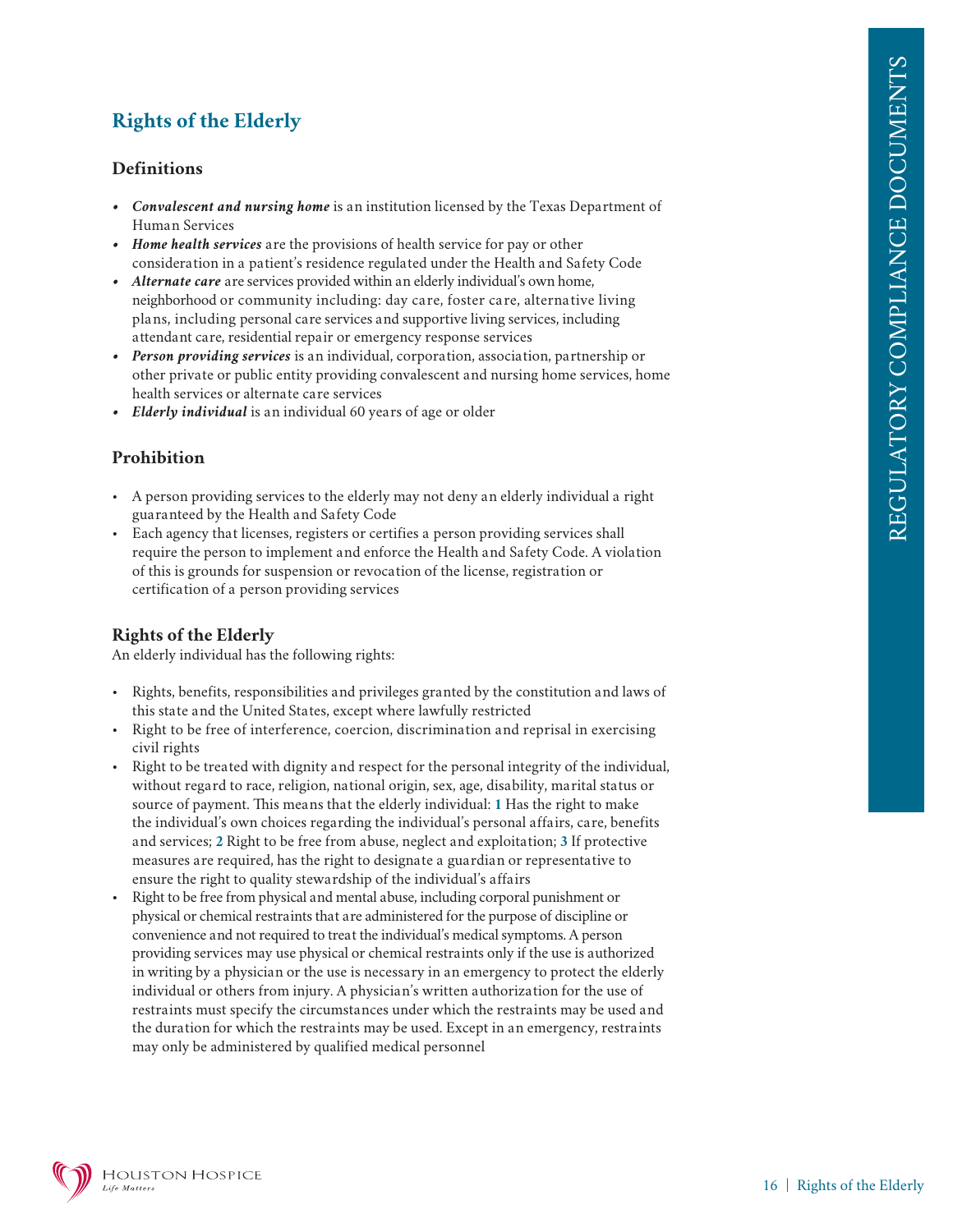- An elderly individual with an intellectual disability who has a court-appointed guardian of the person may participate in a behavior modification program involving use of restraints or adverse stimuli only with the informed consent of the guardian.
- An elderly individual may not be prohibited from communicating in the individual's native language with other individuals or employees for the purpose of acquiring or providing any type of treatment, care or services
- An elderly person may complain about the individual's care or treatment. The complaint may be made anonymously or communicated by a person designated by the elderly individual. The person providing services shall promptly respond to resolve the complaint. The person providing services may not discriminate or take other punitive action against an elderly individual who makes a complaint
- An elderly individual is entitled to privacy while attending to personal needs and a private place for receiving visitors or associating with other individuals unless providing privacy would infringe on the rights of other individuals. This right applies to medical treatment, written communications, telephone conversations, meeting with family and access to resident councils. An elderly person may send and receive unopened mail, and the person providing services shall ensure that the individual's mail is sent and delivered promptly. If an elderly individual is married and the spouse is receiving similar services, the couple may share a room
- An elderly individual may participate in activities of social, religious or community groups unless the participation interferes with the rights of other persons
- An elderly individual may manage the individual's personal financial affairs. The elderly individual may authorize in writing another person to manage the individual's money. The elderly individual may choose the manner in which the individual's money is managed, including a money management program, a representative payee program, a financial power of attorney, a trust, or a similar method and the individual may choose the least restrictive of these methods. A person designated to manage an elderly individual's money shall do so in accordance with each applicable program policy, law or rule. On request of the elderly individual or representative, the person designated to manage the elderly individual's money shall make available the related financial records and provide an accounting of the money. An elderly individual's designation of another person to manage the money does not affect the individual's ability to exercise another right described by this chapter. If an elderly individual is unable to designate another person to manage the individual's affairs and a guardian is designated by a court, the guardian shall manage the individual's money in accordance with the Probate Code and other applicable laws
- An elderly individual is entitled to access the individual's personal and clinical records. These records are confidential and may not be released without the elderly individual's consent, except the records may be released: **1** to another person providing services at the time the elderly individual is transferred or **2** if the release is required by another law
- A person providing services shall fully inform an elderly individual, in language that the individual can understand, of the individual's total medical condition and shall notify the individual whenever there is a significant change in the person's medical condition
- An elderly individual may choose and retain a personal physician and is entitled to be fully informed in advance about treatment or care that may affect the individual's well being
- An elderly individual may participate in an individual plan of care that describes the individual's medical, nursing and psychological needs and how the needs will be met
- An elderly individual may refuse medical treatment after the elderly individual: **1** is advised by the person providing services of the possible consequences of refusing treatment; **2** acknowledges that the individual clearly understands the consequences of refusing treatment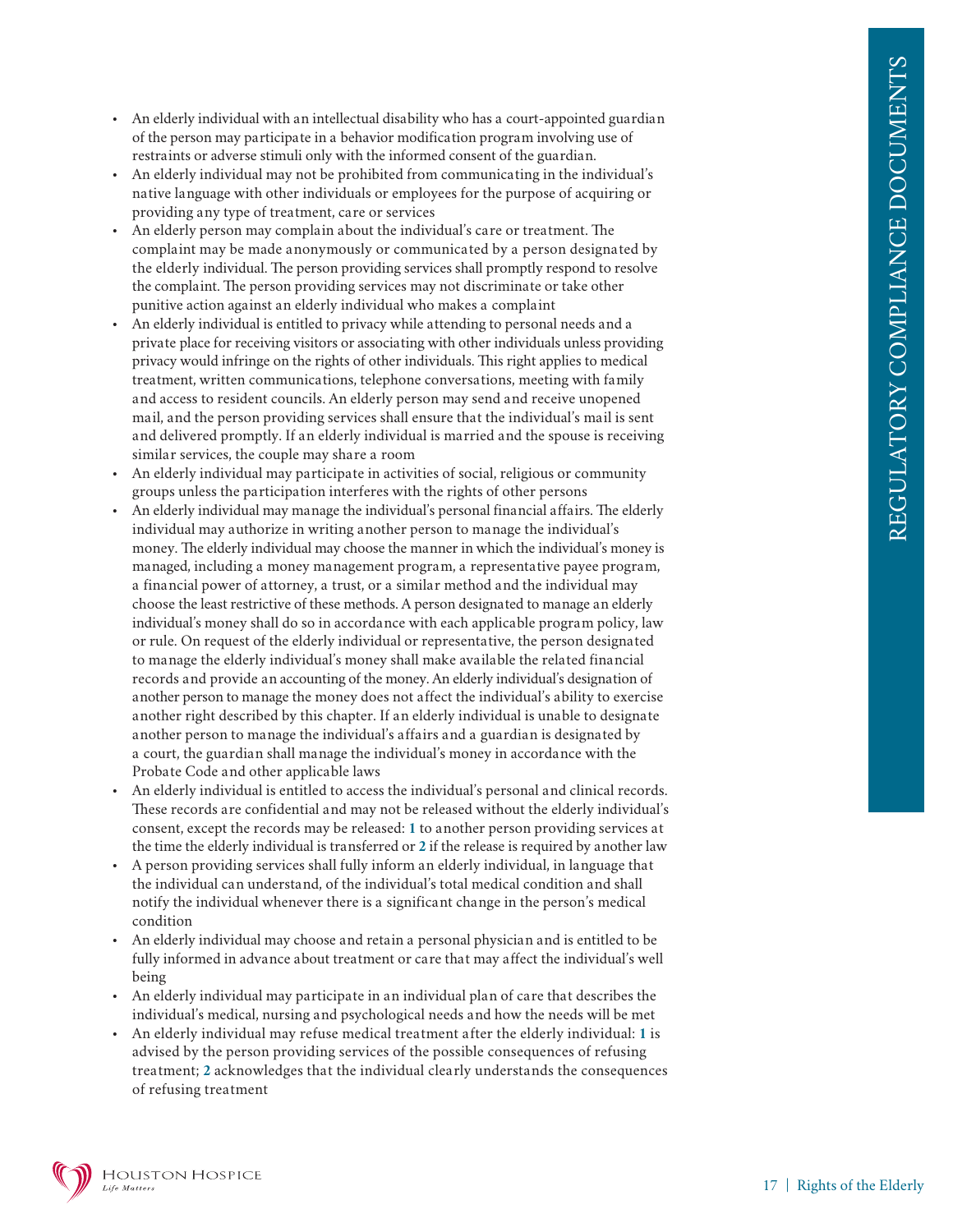- An elderly individual may retain and use personal possessions, including clothing and furnishings, as space permits. The number of personal possessions may be limited for the health and safety of other individuals
- An elderly individual may refuse to perform services for the person providing services.
- Not later than the  $30<sup>th</sup>$  day after the elderly individual is admitted for service, a person providing services shall inform the individual: **1** whether the individual is entitled to benefits under Medicare or Medicaid; **2** which items and services are covered by these benefits, including items or services which the elderly individual may not be charged
- A person providing services may not transfer or discharge an elderly individual unless: **1** the transfer is for the elderly individual's welfare and the individual's needs cannot be met by the person providing services; **2** the elderly individual's health is improved sufficiently so that services are no longer needed; **3** the elderly individual's health and safety or the health and safety of another individual would be endangered if the transfer or discharge was not made; **4** the person providing services ceases to operate or participate in the program that reimburses the person providing services for the elderly individual's treatment or care; **5** the elderly individual fails, after reasonable and appropriate notices, to pay for services
- Except in an emergency, a person providing services may not transfer or discharge an elderly individual from a residential facility until the 30<sup>th</sup> day after the date the person providing services provides written notice to the elderly individual, the individual's legal representative or a member of the individual's family stating: **1** that the person providing services intends to transfer or to discharge the elderly individual; **2** the reason for the transfer or discharge listed above; **3** the effective date of the transfer or discharge; **4** if the individual is to be transferred, the location to which the individual will be transferred; **5** the individual's right to appeal the action and the person to whom the appeal should be directed
- An elderly individual may: **1** make a living will by executing a directive under Subchapter B, Chapter 166, Health and Safety Code; **2** execute a medical power of attorney under Subchapter D, Chapter 166, Health and Safety Code; or **3** designate a guardian in advance of need to make decisions regarding the individual's health care should the individual become incapacitated.

#### **List of Rights**

- A person providing services shall provide each elderly individual with a written list of the individual's rights and responsibilities, including each provision of the Rights of the Elderly cited in the Health and Safety Code by the Texas Department of Human Services, before providing services, or as soon after providing services as possible, and shall post the list in a conspicuous location
- A person providing services must inform an elderly individual of changes or revisions in the list

#### **Rights Cumulative**

The rights described in the Rights of the Elderly are cumulative of other rights or remedies to which an elderly individual may be entitled under law.

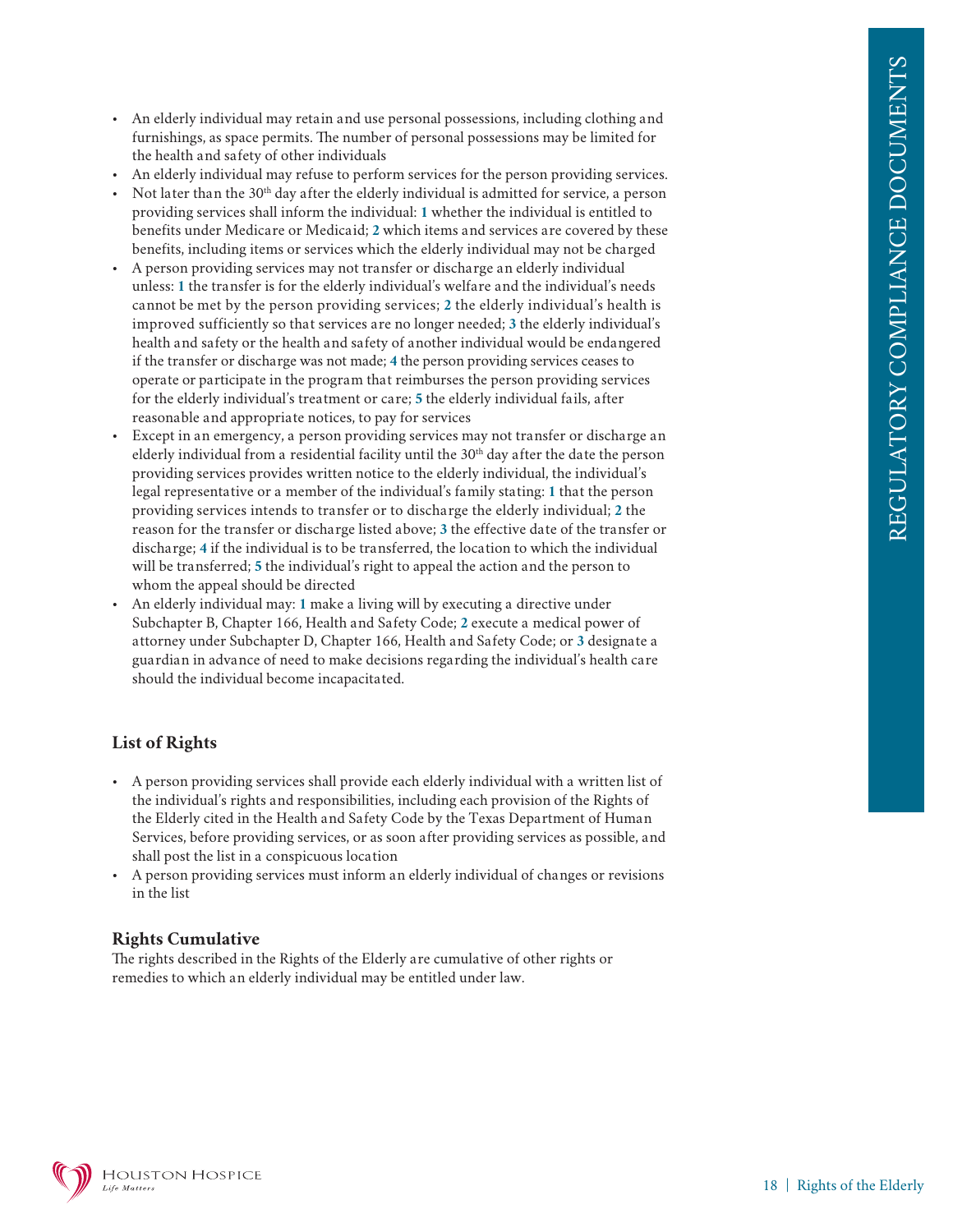# **Reporting of Child or Adult Abuse, Neglect or Exploitation**

To be in compliance with the Texas Penal Code, which requires certain persons, including any child care custodian, medical practitioner or nonmedical practitioner who has knowledge or observes a child/adult in his/her professional capacity or within the scope of his/her

employment whom he/she reasonably suspects has been the victim of child/adult abuse, neglect or exploitation, to report suspected instances of child/adult abuse, neglect or exploitation call Texas Department of Family and Protective Services at 1-800-252-5400.

All Houston Hospice employees are required to comply with the above-mentioned section of the Texas Penal Code if, within his/her professional capacity or within his/her scope of employment, child/adult abuse, neglect or exploitation is suspected.

Houston Hospice shall report any employee suspected of abuse, neglect or exploitation of a client to the appropriate protective agency as well as Texas Health and Human Services.

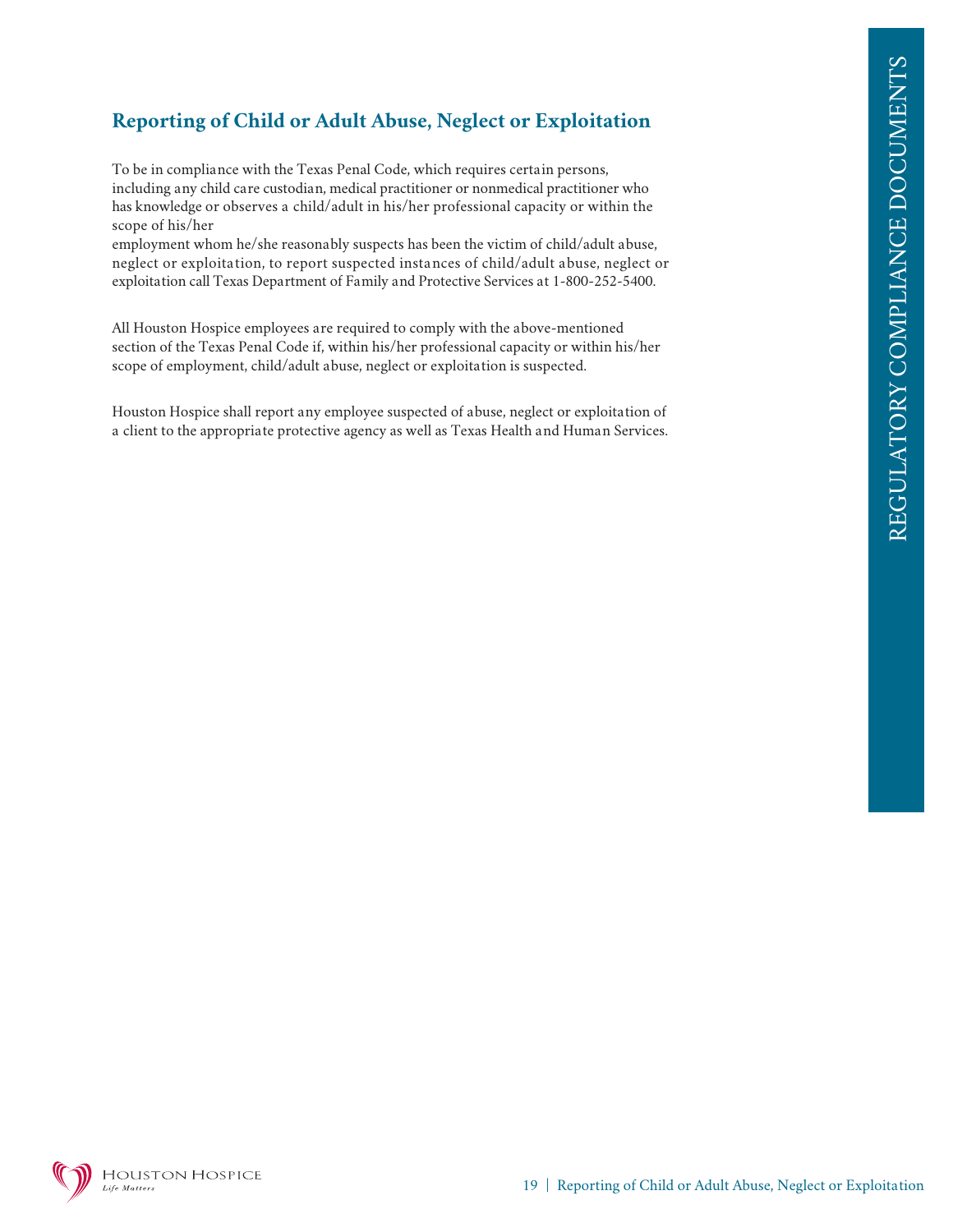## **Medication Disposal**

| Policy Title: Safe Use and Disposal of Controlled Drugs in the Home |                  | Policy Number: 6.970 |                   |
|---------------------------------------------------------------------|------------------|----------------------|-------------------|
|                                                                     | Federal Regs.    | State Regs.          | <b>CHAP</b>       |
| <sub>I</sub> Reference:                                             | CFR 42:418.106.e | $97.860(f-n)$        | HII.2d.4<br>HIL5i |

#### **Policy**

Houston Hospice promotes the safe use of controlled substances and supports Federal guidelines for proper disposal of unused, unneeded, or expired controlled drugs to reduce the misuse of prescription drugs.

#### **Procedure**

- 1. Houston Hospice shall:
	- a. Provide this policy at the time when controlled drugs are first ordered to the patient/patient's legal representative;
	- b. Discuss this policy with the patient/patient's legal representative in a language and manner that the patient/patient's legal representative understands to ensure education regarding safe use and disposal of controlled drugs.
- 2. In the home setting, the hospice nurse shall determine the ability of the patient/ caregiver to safely self-administer drugs to the patient.
- 3. Oversight review of medication shall occur every two weeks by the physician in the interdisciplinary team meeting.
- 4. If there is reason to suspect that someone is abusing the medication, the matter will be discussed with the interdisciplinary team and appropriate action taken.
- 5. When death occurs in the home setting, the hospice nurse shall follow Federal guidelines in recommending that the unused controlled substance be flushed, if authorized.
- 6. When disposing of medications in the home, the caregiver legally authorized to dispose of medications will be instructed in the following procedure:
	- a. Take unused, unneeded, or expired drugs out of their original containers. (patches should be cut up or aspirated, injectables should be drawn from the bottle).
	- b. Mix the drugs with an undesirable substance, like used coffee grounds or cat litter, and put them in impermeable, nondescript containers, such as empty cans or sealable bags, further ensuring that the drugs are not diverted or accidentally ingested by children or pets. For added security, the container may be taped closed.
	- c. Throw these containers in the outside trash,
	- d. Drugs may be flushed down the toilet only if the accompanying patient information specifically instructs it is safe to do so.
	- e. Upon the patient's death, medications will be disposed of unless the family refuses. Documentation of disposal or family refusal will appear on the last visit note.
- 7. When Houston Hospice has provided medications to hospice patients in contracted facilities, such as hospitals or nursing facilities, the agency will abide by that contracted facility's policy on disposal of medications.

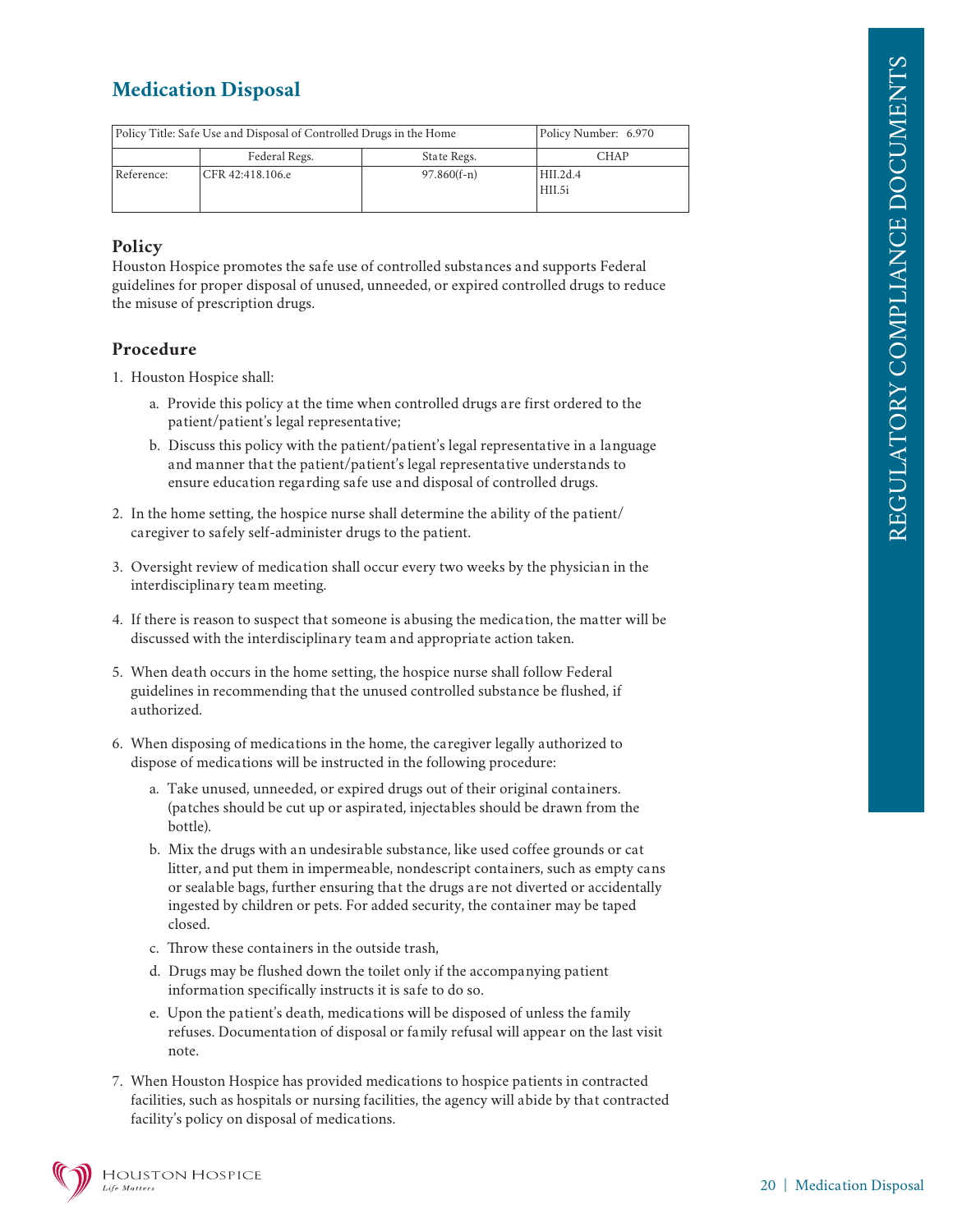## **Important Contact Listings**

| Quality Assurance Coordinator | 713-467-7423 |
|-------------------------------|--------------|
| Development Office            | 713-467-7423 |
| Medical Records               | 713-467-7423 |
|                               | 800-630-7894 |
|                               |              |
|                               |              |

## **Rights of the Individual**

Texas Health and Human Services 800-458-9858 CHAP 800-656-9656

## **Reporting of Child or Adult Abuse, Neglect or Exploitation**

|  |  | Texas Department of Family and Protective Services (DFPS) | 800-252-5400 |
|--|--|-----------------------------------------------------------|--------------|
|--|--|-----------------------------------------------------------|--------------|

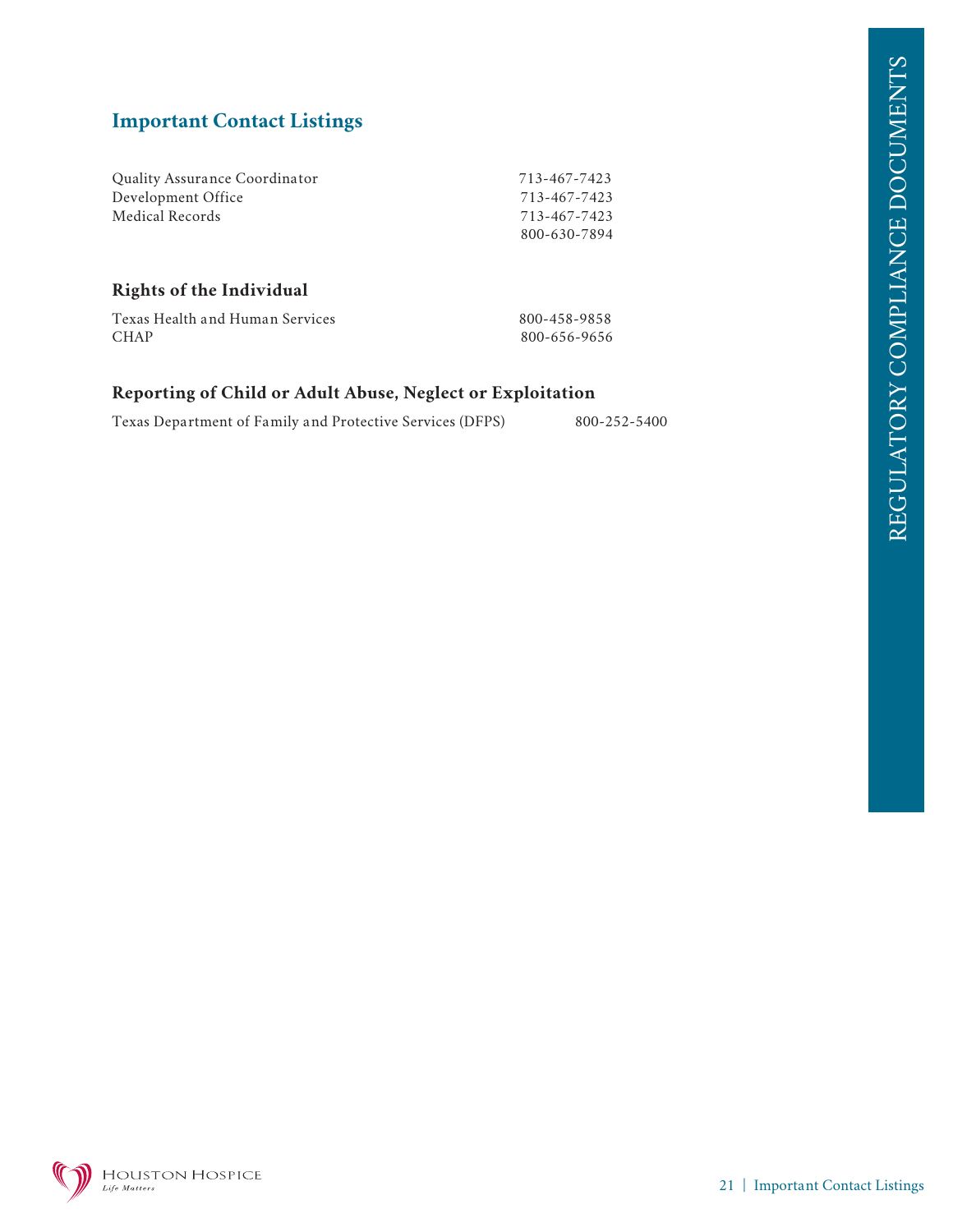

Houston Hospice, a 501(c)(3) organization, is community-based, community-supported, not for profit.

Member of the Texas Non-Profit Hospice Alliance, Texas & New Mexico Hospice Organization, The Texas Medical Center, Independent Charities of America, Visiting Nurse Associations of America and National Hospice and Palliative Care Organization.

Houston Hospice maintains patient privacy protection and adheres to the Health Insurance Portability and Accountability Act of 1996 (HIPPA).